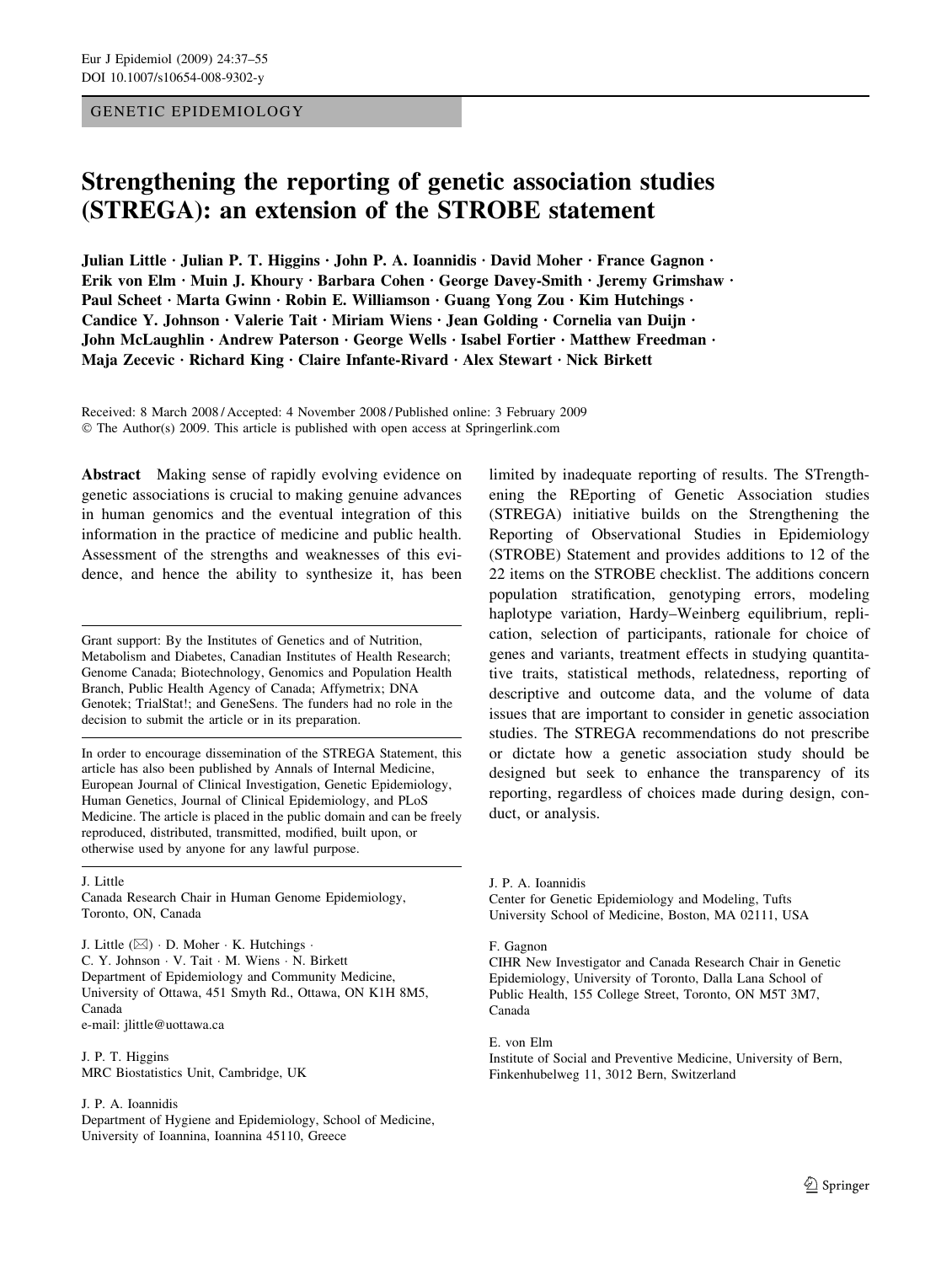Keywords Gene-disease associations Genetics · Gene–environment interaction · Systematic review · Meta analysis  $\cdot$  Reporting recommendations  $\cdot$ Epidemiology · Genome-wide association

The rapidly evolving evidence on genetic associations is crucial to integrating human genomics into the practice of medicine and public health [\[1](#page-14-0), [2\]](#page-14-0). Genetic factors are likely to affect the occurrence of numerous common diseases, and therefore identifying and characterizing the associated risk (or protection) will be important in improving the understanding of etiology and potentially for developing interventions based on genetic information. The number of publications on the associations between genes and diseases has increased tremendously; with more than 34,000 published articles, the annual number has more than doubled between 2001 and 2008 [\[3](#page-14-0), [4\]](#page-14-0). Articles on genetic associations have been published in about 1,500 journals and in several languages.

Despite the many similarities between genetic association studies and ''classical'' observational epidemiologic studies (that is, cross-sectional, case-control, and cohort) of lifestyle and environmental factors, genetic association studies present several specific challenges including an unprecedented volume of new data  $[5, 6]$  $[5, 6]$  $[5, 6]$  $[5, 6]$  and the likelihood of very small individual effects. Genes may operate in

E. von Elm

German Cochrane Centre, Department of Medical Biometry and Medical Informatics, University Medical Centre, Freiburg, Germany

M. J. Khoury · M. Gwinn National Office of Public Health Genomics, Centers for Disease Control & Prevention, Atlanta, GA, USA

B. Cohen Public Library of Science, San Francisco, CA, USA

#### G. Davey-Smith

MRC Centre for Causal Analyses in Translational Epidemiology, Department of Social Medicine, University of Bristol, Bristol, UK

#### J. Grimshaw

Canada Research Chair in Health Knowledge Transfer and Uptake, Clinical Epidemiology Program, Ottawa Health Research Institute, Department of Medicine, University of Ottawa, Ottawa, ON, Canada

#### P. Scheet

Department of Epidemiology, University of Texas, MD Anderson Cancer Center, 1155 Pressler Blvd. Unit 1340, Houston, TX 77030, USA

#### R. E. Williamson

77 Avenue Louis Pasteur, NRB160C, Boston, MA 02115, USA

complex pathways with gene–environment and gene–gene interactions [[7\]](#page-14-0). Moreover, the current evidence base on gene–disease associations is fraught with methodological problems [[8–10\]](#page-14-0). Inadequate reporting of results, even from well-conducted studies, hampers assessment of a study's strengths and weaknesses, and hence the integration of evidence [\[11\]](#page-14-0).

Although several commentaries on the conduct, appraisal and/or reporting of genetic association studies have so far been published  $[12-39]$  $[12-39]$ , their recommendations differ. For example, some papers suggest that replication of findings should be part of the publication [[12,](#page-14-0) [13,](#page-14-0) [16,](#page-14-0) [17,](#page-14-0) [23](#page-14-0), [26,](#page-15-0) [34–36\]](#page-15-0) whereas others consider this suggestion unnecessary or even unreasonable [[21,](#page-14-0) [40–44\]](#page-15-0). In many publications, the guidance has focused on genetic association studies of specific diseases [[14,](#page-14-0) [15,](#page-14-0) [17,](#page-14-0) [19,](#page-14-0) [22,](#page-14-0) [23,](#page-14-0) [25,](#page-15-0) [26](#page-15-0), [31–38](#page-15-0)] or the design and conduct of genetic association studies [[13–15,](#page-14-0) [17,](#page-14-0) [19,](#page-14-0) [20,](#page-14-0) [22,](#page-14-0) [23,](#page-14-0) [25,](#page-15-0) [30–32,](#page-15-0) [35,](#page-15-0) [36\]](#page-15-0) rather than on the quality of the reporting.

Despite increasing recognition of these problems, the quality of reporting genetic association studies needs to be improved [[45–49\]](#page-15-0). For example, an assessment of a random sample of 315 genetic association studies published from 2001 to 2003 found that most studies provided some qualitative descriptions of the study participants (for example, origin and enrolment criteria), but reporting of quantitative descriptors such as age and sex was variable

G. Y. Zou

Department of Epidemiology and Biostatistics, University of Western Ontario, London, ON, Canada

## G. Y. Zou

Robarts Clinical Trials, Robarts Research Institute, London, ON, Canada

J. Golding Bristol, UK

C. van Duijn Department of Epidemiology, Erasmus Medical Center, Rotterdam, The Netherlands

J. McLaughlin Cancer Care Ontario, Toronto, ON, Canada

J. McLaughlin Prosserman Centre for Health Research at the Samuel Lunenfeld Research Institute, Toronto, ON, Canada

A. Paterson Canada Research Chair in Genetics of Complex Diseases, Hospital for Sick Children (SickKids), Toronto, ON, Canada

#### G. Wells

Director, Cardiovascular Research Methods Centre, University of Ottawa Heart Institute, Ottawa, ON, Canada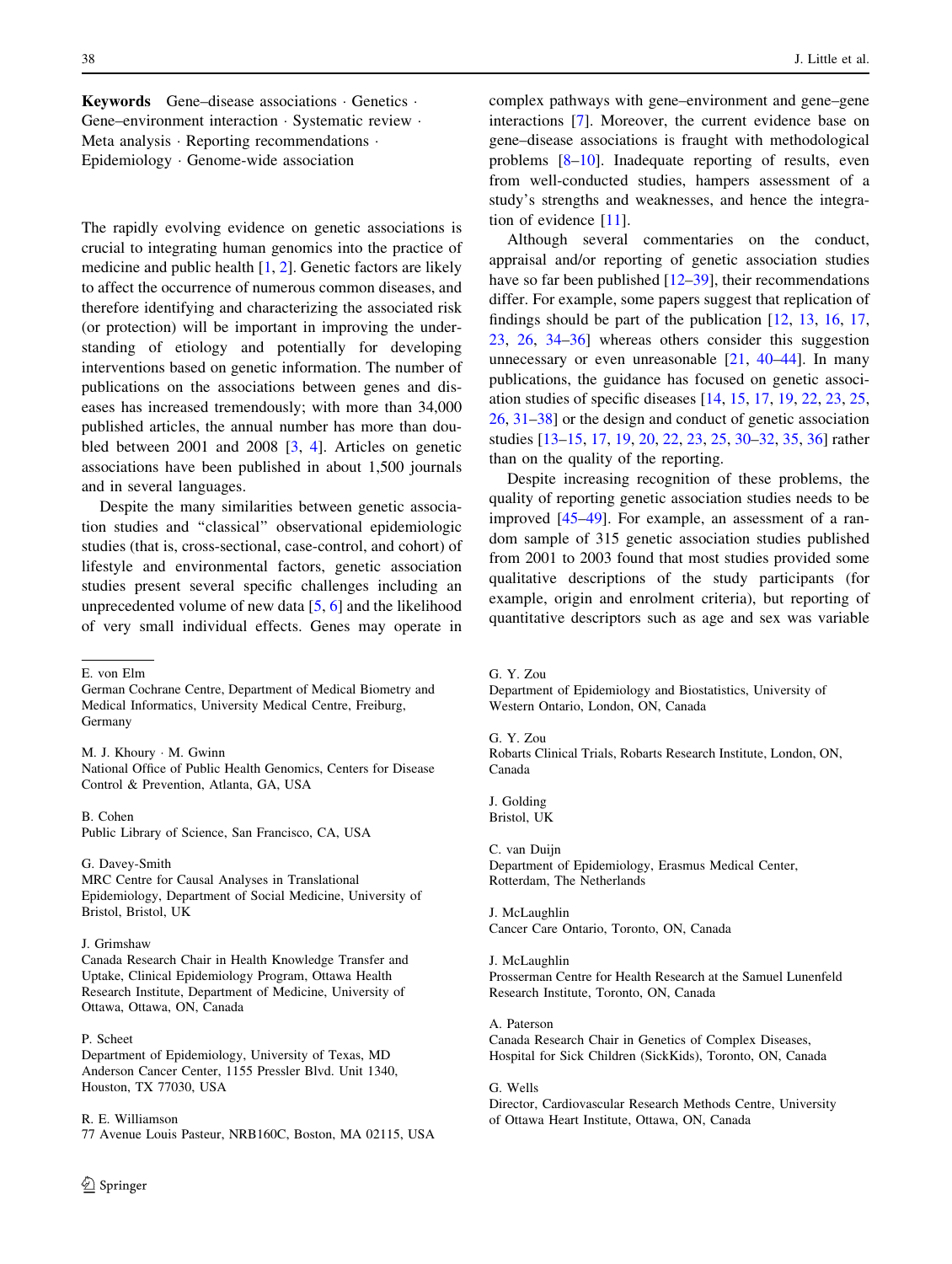[\[49](#page-15-0)]. In addition, completeness of reporting of methods that allow readers to assess potential biases (for example, number of exclusions or number of samples that could not be genotyped) varied [[49\]](#page-15-0). Only some studies described methods to validate genotyping or mentioned whether research staff were blinded to outcome. The same problems persisted in a smaller sample of studies published in 2006 [\[49](#page-15-0)]. Lack of transparency and incomplete reporting have raised concerns in a range of health research fields [\[11](#page-14-0), [50](#page-15-0)– [53\]](#page-15-0) and poor reporting has been associated with biased estimates of effects in clinical intervention studies [[54\]](#page-15-0).

The main goal of this article is to propose and justify a set of guiding principles for reporting results of genetic association studies. The epidemiology community has recently developed the Strengthening the Reporting of Observational studies in Epidemiology (STROBE) Statement for cross-sectional, case-control, and cohort studies [\[55](#page-15-0), [56\]](#page-15-0). Given the relevance of general epidemiologic principles for genetic association studies, we propose recommendations in an extension of the STROBE Statement called the STrengthening the REporting of Genetic Association studies (STREGA) Statement. The recommendations of the STROBE Statement have a strong foundation because they are based on empirical evidence on the reporting of observational studies, and they involved extensive consultations in the epidemiologic research community [\[56](#page-15-0)]. We have sought to identify gaps and areas of controversy in the evidence regarding potential biases in genetic association studies. With the recommendations, we have indicated available empirical or theoretical work that has demonstrated or suggested that a methodological feature of a study can influence the direction or magnitude of the association observed. We acknowledge that for many

M. Freedman Dana-Farber Cancer Institute, Boston, MA, USA

M. Zecevic New York, NY, USA

#### R. King Minneapolis, MN, USA

#### C. Infante-Rivard

Canada Research Chair-James McGill Professor Department of Epidemiology, Biostatistics and Occupational Health Faculty of Medicine, McGill University, Montreal, QC, Canada

#### A. Stewart

University of Ottawa Heart Institute, 40 Ruskin Street, Rm. H3100, Ottawa, ON K1Y 4W7, Canada

items, no such evidence exists. The intended audience for the reporting guideline is broad and includes epidemiologists, geneticists, statisticians, clinician scientists, and laboratory-based investigators who undertake genetic association studies. In addition, it includes ''users'' of such studies who wish to understand the basic premise, design, and limitations of genetic association studies in order to interpret the results. The field of genetic associations is evolving very rapidly with the advent of genome-wide association investigations, high-throughput platforms assessing genetic variability beyond common single nucleotide polymorphisms (SNPs) (for example, copy number variants, rare variants), and eventually routine full sequencing of samples from large populations. Our recommendations are not intended to support or oppose the choice of any particular study design or method. Instead, they are intended to maximize the transparency, quality and completeness of reporting of what was done and found in a particular study.

# Methods

A multidisciplinary group developed the STREGA Statement by using literature review, workshop presentations and discussion, and iterative electronic correspondence after the workshop. Thirty-three of 74 invitees participated in the STREGA workshop in Ottawa, Ontario, Canada, in June, 2006. Participants included epidemiologists, geneticists, statisticians, journal editors and graduate students.

Before the workshop, an electronic search was performed to identify existing reporting guidance for genetic association studies. Workshop participants were also asked to identify any additional guidance. They prepared brief presentations on existing reporting guidelines, empirical evidence on reporting of genetic association studies, the development of the STROBE Statement, and several key areas for discussion that were identified on the basis of consultations before the workshop. These areas included the selection and participation of study participants, rationale for choice of genes and variants investigated, genotyping errors, methods for inferring haplotypes, population stratification, assessment of Hardy– Weinberg equilibrium (HWE), multiple testing, reporting of quantitative (continuous) outcomes, selectively reporting study results, joint effects and inference of causation in single studies. Additional resources to inform workshop participants were the HuGENet handbook [\[57](#page-15-0), [58](#page-15-0)], examples of data extraction forms from systematic reviews or meta-analyses, articles on guideline development [[59,](#page-15-0) [60\]](#page-15-0) and the checklists developed for STROBE. To harmonize our recommendations for genetic association studies with those for observational epidemiologic studies, we

I. Fortier

Genome Quebec & P3G Observatory, McGill University and Genome Quebec Innovation Center, 740 av. Docteur Penfield, Montréal, QC H3A 1A4, Canada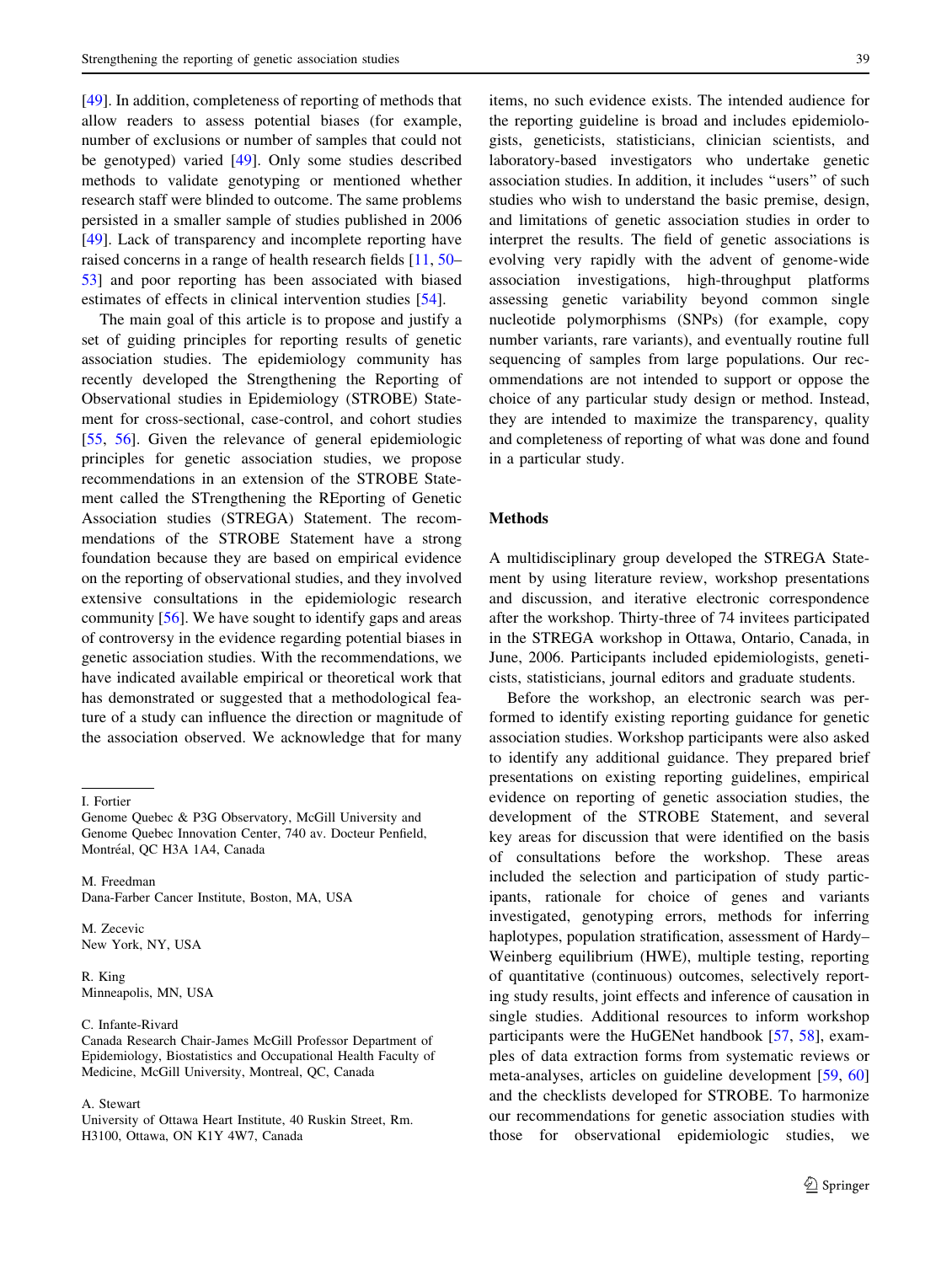communicated with the STROBE group during the development process and sought their comments on the STREGA draft documents. We also provided comments on the developing STROBE Statement and its associated explanation and elaboration document [[56](#page-15-0)].

# **Results**

In Table [1,](#page-4-0) we present the STREGA recommendations, an extension to the STROBE checklist [\[55](#page-15-0)] for genetic association studies. The resulting STREGA checklist provides additions to 12 of the 22 items on the STROBE checklist. During the workshop and subsequent consultations, we identified five main areas of special interest that are specific to, or especially relevant in, genetic association studies: genotyping errors, population stratification, modeling haplotype variation, HWE and replication. We elaborate on each of these areas, starting each section with the corresponding STREGA recommendation, followed by a brief outline of the issue and an explanation for the recommendations. Complementary information on these areas and the rationale for additional STREGA recommendations relating to selection of participants, choice of genes and variants selected, treatment effects in studying quantitative traits, statistical methods, relatedness, reporting of descriptive and outcome data, and issues of data volume, are presented in Table [2.](#page-7-0)

# Genotyping errors

Recommendation for reporting of methods (Table [1,](#page-4-0) item  $8(b)$ ): Describe laboratory methods, including source and storage of DNA, genotyping methods and platforms (including the allele calling algorithm used, and its version), error rates and call rates. State the laboratory/centre where genotyping was done. Describe comparability of laboratory methods if there is more than one group. Specify whether genotypes were assigned using all of the data from the study simultaneously or in smaller batches.

Recommendation for reporting of results (Table [1,](#page-4-0) item  $13(a)$ : Report numbers of individuals in whom genotyping was attempted and numbers of individuals in whom genotyping was successful.

Genotyping errors can occur as a result of effects of the DNA sequence flanking the marker of interest, poor quality or quantity of the DNA extracted from biological samples, biochemical artefacts, poor equipment precision or equipment failure, or human error in sample handling, conduct of the array or handling the data obtained from the array [\[61](#page-15-0)]. A commentary published in 2005 on the possible causes and consequences of genotyping errors observed that an increasing number of researchers were aware of the problem, but that the effects of such errors had largely been neglected [[61\]](#page-15-0). The magnitude of genotyping errors has been reported to vary between 0.5 and 30% [[61–64\]](#page-15-0). In high-throughput centres, an error rate of 0.5% per genotype has been observed for blind duplicates that were run on the same gel [[64\]](#page-15-0). This lower error rate reflects an explicit choice of markers for which genotyping rates have been found to be highly repeatable and whose individual polymerase chain reactions (PCR) have been optimized. Nondifferential genotyping errors, that is, those that do not differ systematically according to outcome status, will usually bias associations towards the null [[65,](#page-15-0) [66\]](#page-16-0), just as for other non-differential errors. The most marked bias occurs when genotyping sensitivity is poor and genotype prevalence is high  $(>\!\!85\%)$  or, as the corollary, when genotyping specificity is poor and genotype prevalence is low  $(\langle 15\%$ ) [[65\]](#page-15-0). When measurement of the environmental exposure has substantial error, genotyping errors of the order of 3% can lead to substantial under-estimation of the magnitude of an interaction effect [\[67](#page-16-0)]. When there are systematic differences in genotyping according to outcome status (differential error), bias in any direction may occur. Unblinded assessment may lead to differential misclassification. For genome-wide association studies of SNPs, differential misclassification between comparison groups (for example, cases and controls) can occur because of differences in DNA storage, collection or processing protocols, even when the genotyping itself meets the highest possible standards [[68\]](#page-16-0). In this situation, using samples blinded to comparison group to determine the parameters for allele calling could still lead to differential misclassification. To minimize such differential misclassification, it would be necessary to calibrate the software separately for each group. This is one of the reasons for our recommendation to specify whether genotypes were assigned using all of the data from the study simultaneously or in smaller batches.

#### Population stratification

# Recommendation for reporting of methods (Table [1](#page-4-0), item  $12(h)$ : Describe any methods used to assess or address population stratification.

Population stratification is the presence within a population of subgroups among which allele (or genotype; or haplotype) frequencies and disease risks differ. When the groups compared in the study differ in their proportions of the population subgroups, an association between the genotype and the disease being investigated may reflect the genotype being an indicator identifying a population subgroup rather than a causal variant. In this situation, population subgroup is a confounder because it is associated with both genotype frequency and disease risk. The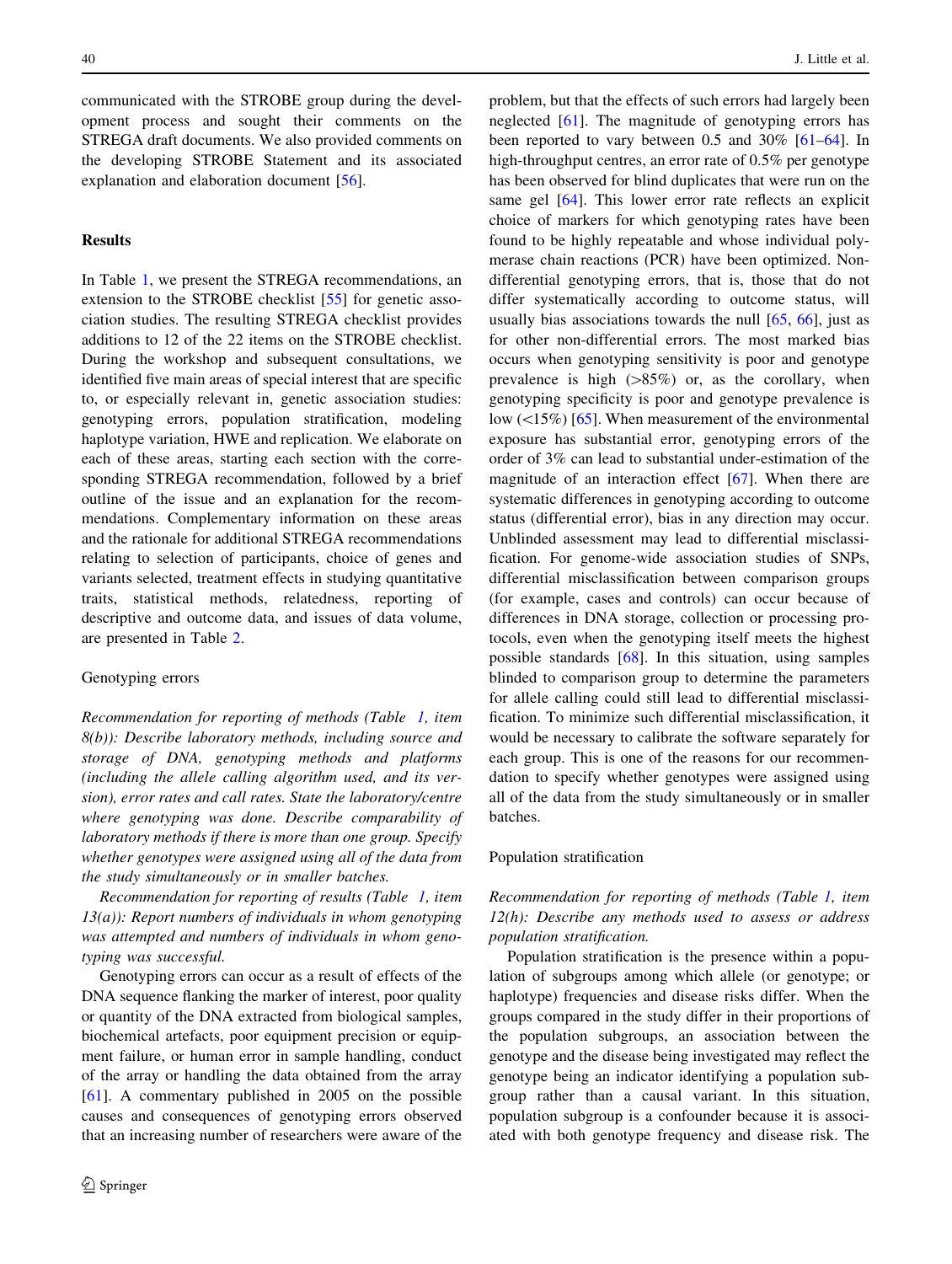<span id="page-4-0"></span>

| Table 1                      |                | STREGA reporting recommendations, extended from STROBE Statement                                                                                                                                |                                                                                                                                                                                                                                                                                                                                                                                                                                                                             |
|------------------------------|----------------|-------------------------------------------------------------------------------------------------------------------------------------------------------------------------------------------------|-----------------------------------------------------------------------------------------------------------------------------------------------------------------------------------------------------------------------------------------------------------------------------------------------------------------------------------------------------------------------------------------------------------------------------------------------------------------------------|
| Item                         | number<br>Item | STROBE guideline                                                                                                                                                                                | Extension for genetic association studies (STREGA)                                                                                                                                                                                                                                                                                                                                                                                                                          |
| Title and abstract           |                | (a) Indicate the study's design with a commonly used term in the title or the<br>abstract.                                                                                                      |                                                                                                                                                                                                                                                                                                                                                                                                                                                                             |
|                              |                | (b) Provide in the abstract an informative and balanced summary of what was<br>done and what was found.                                                                                         |                                                                                                                                                                                                                                                                                                                                                                                                                                                                             |
| Introduction                 |                |                                                                                                                                                                                                 |                                                                                                                                                                                                                                                                                                                                                                                                                                                                             |
| Background<br>rationale      | $\mathbf 2$    | Explain the scientific background and rationale for the investigation being<br>reported.                                                                                                        |                                                                                                                                                                                                                                                                                                                                                                                                                                                                             |
| Objectives                   | $\epsilon$     | State specific objectives, including any pre-specified hypotheses.                                                                                                                              | State if the study is the first report of a genetic association, a replication<br>effort, or both.                                                                                                                                                                                                                                                                                                                                                                          |
| Methods                      |                |                                                                                                                                                                                                 |                                                                                                                                                                                                                                                                                                                                                                                                                                                                             |
| Study design                 | 4              | Present key elements of study design early in the paper.                                                                                                                                        |                                                                                                                                                                                                                                                                                                                                                                                                                                                                             |
| Setting                      | $\sigma$       | Describe the setting, locations and relevant dates, including periods of<br>recruitment, exposure, follow-up, and data collection.                                                              |                                                                                                                                                                                                                                                                                                                                                                                                                                                                             |
| Participants                 | $\circ$        | (a) Cohort study-Give the eligibility criteria, and the sources and methods<br>of selection of participants. Describe methods of follow-up.                                                     | Give information on the criteria and methods for selection of subsets of<br>participants from a larger study, when relevant.                                                                                                                                                                                                                                                                                                                                                |
|                              |                | methods of case ascertainment and control selection. Give the rationale for<br>the eligibility criteria, and the sources and<br>controls.<br>Case-control study-Give<br>the choice of cases and |                                                                                                                                                                                                                                                                                                                                                                                                                                                                             |
|                              |                | Cross-sectional study-Give the eligibility criteria, and the sources and<br>participants.<br>methods of selection of                                                                            |                                                                                                                                                                                                                                                                                                                                                                                                                                                                             |
|                              |                | (b) Cohort study-For matched studies, give matching criteria and number of<br>exposed and unexposed.                                                                                            |                                                                                                                                                                                                                                                                                                                                                                                                                                                                             |
|                              |                | Case-control study-For matched studies, give matching criteria and the<br>number of controls per case.                                                                                          |                                                                                                                                                                                                                                                                                                                                                                                                                                                                             |
| Variables                    | $\overline{ }$ | (a) Clearly define all outcomes, exposures, predictors, potential confounders,<br>and effect modifiers. Give diagnostic criteria, if applicable.                                                | (b) Clearly define genetic exposures (genetic variants) using a widely used<br>nomenclature system. Identify variables likely to be associated with<br>population stratification (confounding by ethnic origin)                                                                                                                                                                                                                                                             |
| measurement<br>Data sources/ | $8^{\rm a}$    | (a) For each variable of interest, give sources of data and details of methods<br>of assessment (measurement). Describe comparability of assessment<br>methods if there is more than one group. | genotyping methods and platforms (including the allele calling algorithm<br>methods if there is more than one group. Specify whether genotypes were<br>assigned using all of the data from the study simultaneously or in smaller<br>used, and its version), error rates and call rates. State the laboratory/centre<br>(b) Describe laboratory methods, including source and storage of DNA<br>where genotyping was done. Describe comparability of laboratory<br>batches. |
| Bias                         | $\circ$        | address potential sources of bias.<br>(a) Describe any efforts to                                                                                                                               | describe the nature and magnitude of the potential bias, and explain what<br>potential bias resulting from pharmacotherapy was undertaken. If relevant,<br>(b) For quantitative outcome variables, specify if any investigation of<br>approach was used to deal with this.                                                                                                                                                                                                  |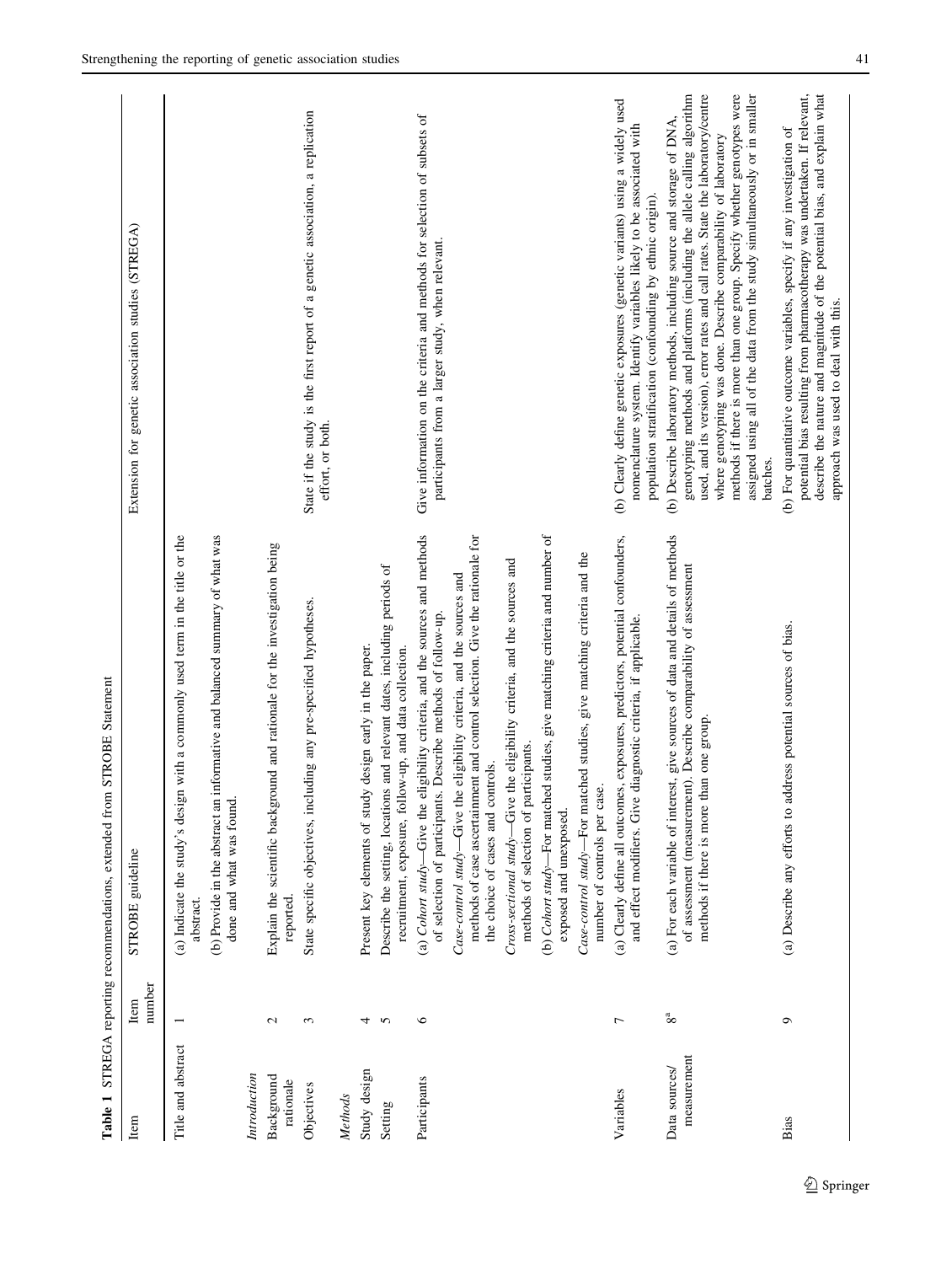| Table 1 continued                       |                         |                                                                                                                                                                                                                                                                                                                        |                                                                                                                                 |
|-----------------------------------------|-------------------------|------------------------------------------------------------------------------------------------------------------------------------------------------------------------------------------------------------------------------------------------------------------------------------------------------------------------|---------------------------------------------------------------------------------------------------------------------------------|
| Item                                    | number<br>Item          | STROBE guideline                                                                                                                                                                                                                                                                                                       | Extension for genetic association studies (STREGA)                                                                              |
| Quantitative<br>variables<br>Study size | $\supseteq$<br>$\equiv$ | Explain how quantitative variables were handled in the analyses. If<br>applicable, describe which groupings were chosen, and why.<br>was arrived at.<br>Explain how the study size                                                                                                                                     | If applicable, describe how effects of treatment were dealt with.                                                               |
| methods<br>Statistical                  | $\overline{c}$          | (a) Describe all statistical methods, including those used to control for<br>(b) Describe any methods used to examine subgroups and interactions.<br>(d) Cohort study-If applicable, explain how loss to follow-up was<br>(c) Explain how missing data were addressed<br>confounding.<br>addressed.                    | State software version used and options (or settings) chosen.                                                                   |
|                                         |                         | Case-control study-If applicable, explain how matching of cases and<br>controls was addressed.                                                                                                                                                                                                                         |                                                                                                                                 |
|                                         |                         | Cross-sectional study-If applicable, describe analytical methods taking<br>analyses.<br>account of sampling strategy.<br>(e) Describe any sensitivity                                                                                                                                                                  |                                                                                                                                 |
|                                         |                         |                                                                                                                                                                                                                                                                                                                        | (f) State whether Hardy-Weinberg equilibrium was considered and, if so,<br>how.                                                 |
|                                         |                         |                                                                                                                                                                                                                                                                                                                        | (g) Describe any methods used for inferring genotypes or haplotypes.                                                            |
|                                         |                         |                                                                                                                                                                                                                                                                                                                        | (h) Describe any methods used to assess or address population stratification.                                                   |
|                                         |                         |                                                                                                                                                                                                                                                                                                                        | (i) Describe any methods used to address multiple comparisons or to control<br>risk of false positive findings.                 |
|                                         |                         |                                                                                                                                                                                                                                                                                                                        | (j) Describe any methods used to address and correct for relatedness among<br>subjects.                                         |
| Results                                 |                         |                                                                                                                                                                                                                                                                                                                        |                                                                                                                                 |
| Participants                            | 13 <sup>a</sup>         | numbers potentially eligible, examined for eligibility, confirmed eligible,<br>(a) Report the numbers of individuals at each stage of the study- $-e.g.,$<br>included in the study, completing follow-up, and analysed<br>(b) Give reasons for non-participation at each stage.<br>(c) Consider use of a flow diagram. | Report numbers of individuals in whom genotyping was attempted and<br>numbers of individuals in whom genotyping was successful. |
| Descriptive data                        | $14^a$                  | (b) Indicate the number of participants with missing data for each variable of<br>(a) Give characteristics of study participants (e.g., demographic, clinical,<br>social) and information on exposures and potential confounders.<br>interest.                                                                         | Consider giving information by genotype.                                                                                        |
|                                         |                         | (c) $Color$ -Summarize follow-up time, e.g. average and total amount.                                                                                                                                                                                                                                                  |                                                                                                                                 |
|                                         |                         |                                                                                                                                                                                                                                                                                                                        |                                                                                                                                 |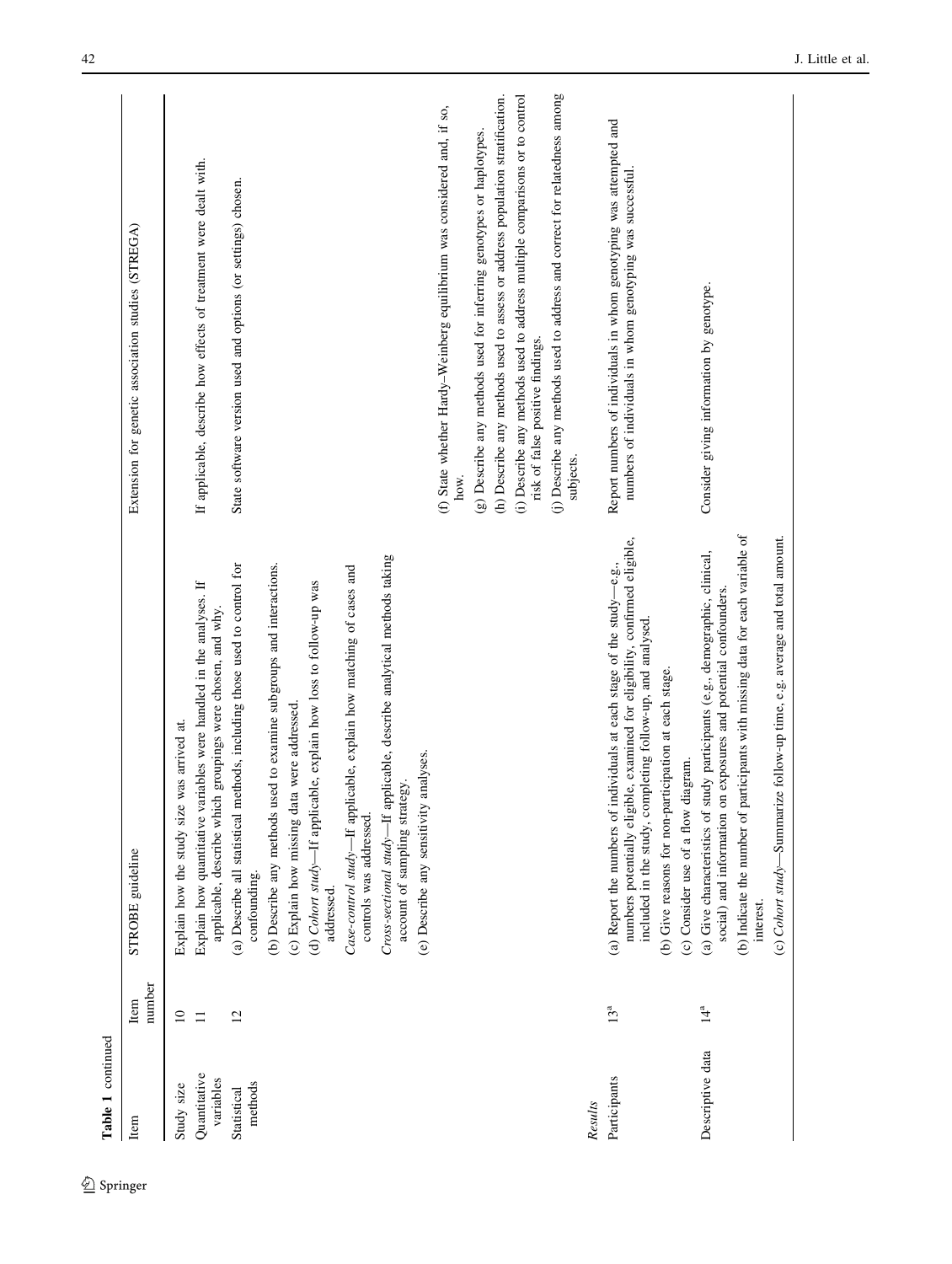| Table 1 continued                     |                 |                                                                                                                                                                                                                                                                                                                                      |                                                                                                                                                                                                            |
|---------------------------------------|-----------------|--------------------------------------------------------------------------------------------------------------------------------------------------------------------------------------------------------------------------------------------------------------------------------------------------------------------------------------|------------------------------------------------------------------------------------------------------------------------------------------------------------------------------------------------------------|
| Item                                  | number<br>Item  | STROBE guideline                                                                                                                                                                                                                                                                                                                     | Extension for genetic association studies (STREGA)                                                                                                                                                         |
| Outcome data                          | $15^a$          | -Report numbers of outcome events or summary measures<br>Cohort study-<br>over time.                                                                                                                                                                                                                                                 | Report outcomes (phenotypes) for each genotype category over time.                                                                                                                                         |
|                                       |                 | Case-control study-Report numbers in each exposure category, or summary<br>measures of exposure.                                                                                                                                                                                                                                     | Report numbers in each genotype category.                                                                                                                                                                  |
|                                       |                 | Cross-sectional study—Report numbers of outcome events or summary<br>measures.                                                                                                                                                                                                                                                       | Report outcomes (phenotypes) for each genotype category.                                                                                                                                                   |
| Main results                          | $\overline{16}$ | estimates and their precision (e.g., 95% confidence intervals). Make clear<br>(a) Give unadjusted estimates and, if applicable, confounder-adjusted<br>adjusted for and why they were included.<br>which confounders were                                                                                                            |                                                                                                                                                                                                            |
|                                       |                 | (b) Report category boundaries when continuous variables were categorized.                                                                                                                                                                                                                                                           |                                                                                                                                                                                                            |
|                                       |                 | (c) If relevant, consider translating estimates of relative risk into absolute risk<br>for a meaningful time period                                                                                                                                                                                                                  |                                                                                                                                                                                                            |
|                                       |                 |                                                                                                                                                                                                                                                                                                                                      | (d) Report results of any adjustments for multiple comparisons.                                                                                                                                            |
| Other analyses                        | $\Box$          | (a) Report other analyses done—e.g., analyses of subgroups and interactions,<br>and sensitivity analyses.                                                                                                                                                                                                                            |                                                                                                                                                                                                            |
|                                       |                 |                                                                                                                                                                                                                                                                                                                                      | (c) If detailed results are available elsewhere, state how they can be accessed.<br>(b) If numerous genetic exposures (genetic variants) were examined,<br>summarize results from all analyses undertaken. |
| Discussion                            |                 |                                                                                                                                                                                                                                                                                                                                      |                                                                                                                                                                                                            |
| Key results                           | $\overline{18}$ | Summarize key results with reference to study objectives.                                                                                                                                                                                                                                                                            |                                                                                                                                                                                                            |
| Limitations                           | $\overline{19}$ | Discuss limitations of the study, taking into account sources of potential bias<br>or imprecision. Discuss both direction and magnitude of any potential bias.                                                                                                                                                                       |                                                                                                                                                                                                            |
| Interpretation                        | $\Omega$        | limitations, multiplicity of analyses, results from similar studies, and other<br>Give a cautious overall interpretation of results considering objectives,<br>relevant evidence.                                                                                                                                                    |                                                                                                                                                                                                            |
| Other information<br>Generalizability | $\overline{c}$  | Discuss the generalizability (external validity) of the study results.                                                                                                                                                                                                                                                               |                                                                                                                                                                                                            |
| Funding                               | 22              | and the role of the funders for the present study<br>and, if applicable, for the original study on which the present article is<br>Give the source of funding<br>based.                                                                                                                                                              |                                                                                                                                                                                                            |
|                                       |                 | <sup>a</sup> Give information separately for cases and controls in case-control studies and, if applicable, for exposed and unexposed groups in cohort and cross-sectional studies<br>STREGA STrengthening the REporting of Genetic Association Studies, STROBE Strengthening the Reporting of Observational Studies in Epidemiology |                                                                                                                                                                                                            |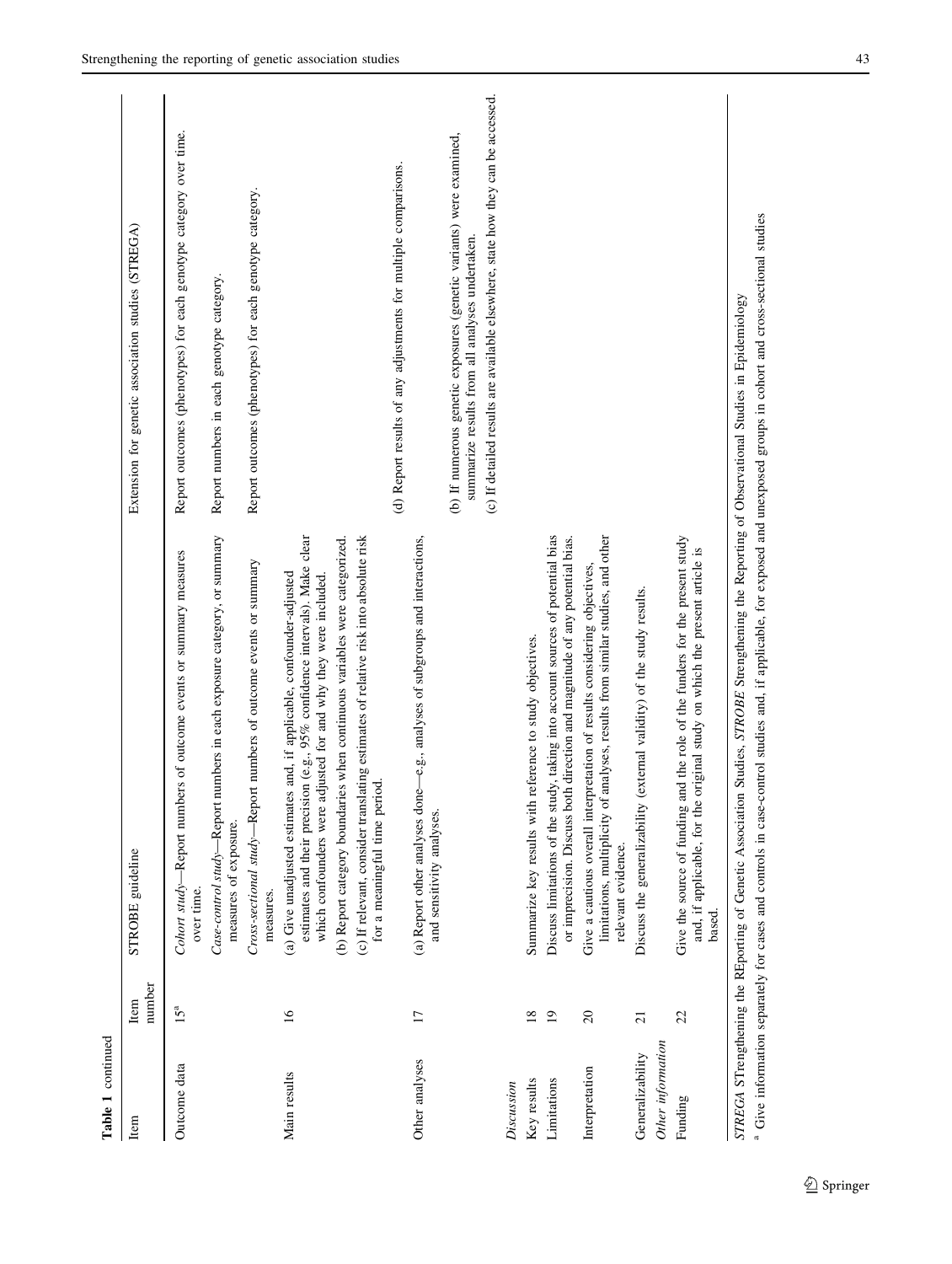<span id="page-7-0"></span>

|                                                         | Table 2 Rationale for inclusion of topics in the STREGA recommendations                                                                                                                                                                            |                                                                                                                                                                                                                                                                                                                                                                                                                                                                                                                                                                                                                                            |                                                                                                                                                                                                                                                                                                                                                                                                                                                                                                                                                                                                                                                                                                                                                                                                                                                                                                                                                                                                                                                                                                                                                                                                                                                                                                                                                                                                                                                                                                                                                                                                                               |
|---------------------------------------------------------|----------------------------------------------------------------------------------------------------------------------------------------------------------------------------------------------------------------------------------------------------|--------------------------------------------------------------------------------------------------------------------------------------------------------------------------------------------------------------------------------------------------------------------------------------------------------------------------------------------------------------------------------------------------------------------------------------------------------------------------------------------------------------------------------------------------------------------------------------------------------------------------------------------|-------------------------------------------------------------------------------------------------------------------------------------------------------------------------------------------------------------------------------------------------------------------------------------------------------------------------------------------------------------------------------------------------------------------------------------------------------------------------------------------------------------------------------------------------------------------------------------------------------------------------------------------------------------------------------------------------------------------------------------------------------------------------------------------------------------------------------------------------------------------------------------------------------------------------------------------------------------------------------------------------------------------------------------------------------------------------------------------------------------------------------------------------------------------------------------------------------------------------------------------------------------------------------------------------------------------------------------------------------------------------------------------------------------------------------------------------------------------------------------------------------------------------------------------------------------------------------------------------------------------------------|
| genetic association<br>Specific issue in<br>studies     | Rationale for inclusion in STREGA                                                                                                                                                                                                                  | Item(s) in STREGA                                                                                                                                                                                                                                                                                                                                                                                                                                                                                                                                                                                                                          | Specific suggestions for reporting                                                                                                                                                                                                                                                                                                                                                                                                                                                                                                                                                                                                                                                                                                                                                                                                                                                                                                                                                                                                                                                                                                                                                                                                                                                                                                                                                                                                                                                                                                                                                                                            |
|                                                         | Main areas of special interest (see also main text)                                                                                                                                                                                                |                                                                                                                                                                                                                                                                                                                                                                                                                                                                                                                                                                                                                                            |                                                                                                                                                                                                                                                                                                                                                                                                                                                                                                                                                                                                                                                                                                                                                                                                                                                                                                                                                                                                                                                                                                                                                                                                                                                                                                                                                                                                                                                                                                                                                                                                                               |
| (misclassification<br>Genotyping errors<br>of exposure) | associations towards the null [65, 66]. When there are<br>systematic differences in genotyping according to<br>Non-differential genotyping errors will usually bias<br>bias in any<br>outcome status (differential error),<br>direction may occur. | comparability of laboratory methods if there is<br>rates and call rates. State the laboratory/centre<br>genotypes were assigned using all of the data<br>calling algorithm used, and its version), error<br>13(a): Report numbers of individuals in whom<br>from the study simultaneously or in smaller<br>methods and platforms (including the allele<br>genotyping was attempted and numbers of<br>8(b): Describe laboratory methods, including<br>source and storage of DNA, genotyping<br>more than one group. Specify whether<br>where genotyping was done. Describe<br>individuals in whom genotyping was<br>successful.<br>batches. | important to report not only the platform used but<br>supplementary information in $[85]$ ). For example,<br>supplementary information [85]). This choice can<br>affect both the overall call rate and the robustness<br>of collection, and the method used for genotyping<br>some of the currently used algorithms are notably<br>reported, along with the reason for this decision.<br>nucleotide polymorphisms with low minor allele<br>include the types and quality of samples, timing<br>choose to assign genotypes using all of the data<br>For some high throughput platforms, the user may<br>misclassification (information bias) of genotype<br>also the allele calling algorithm and its version.<br>For case-control studies, whether genotyping was<br>less accurate in assigning genotypes to single<br>reproducing the results of the study given the<br>frequencies [129]. Algorithms are continually<br>algorithm and its version will help readers to<br>interpret reported results, and it is critical for<br>frequencies $(<0.10)$ than to single nucleotide<br>When high throughput platforms are used, it is<br>from the study simultaneously, or in smaller<br>being improved. Reporting the allele calling<br>same intermediate output files summarizing<br>done blind to case-control status should be<br>Different calling algorithms have different<br>polymorphisms with higher minor allele<br>batches, such as by plate [68, 137] and<br>Factors affecting the potential extent of<br>strengths and weaknesses ([130] and<br>intensity of hybridization.<br>$[18, 61, 136]$ .<br>of the calls. |
|                                                         |                                                                                                                                                                                                                                                    |                                                                                                                                                                                                                                                                                                                                                                                                                                                                                                                                                                                                                                            |                                                                                                                                                                                                                                                                                                                                                                                                                                                                                                                                                                                                                                                                                                                                                                                                                                                                                                                                                                                                                                                                                                                                                                                                                                                                                                                                                                                                                                                                                                                                                                                                                               |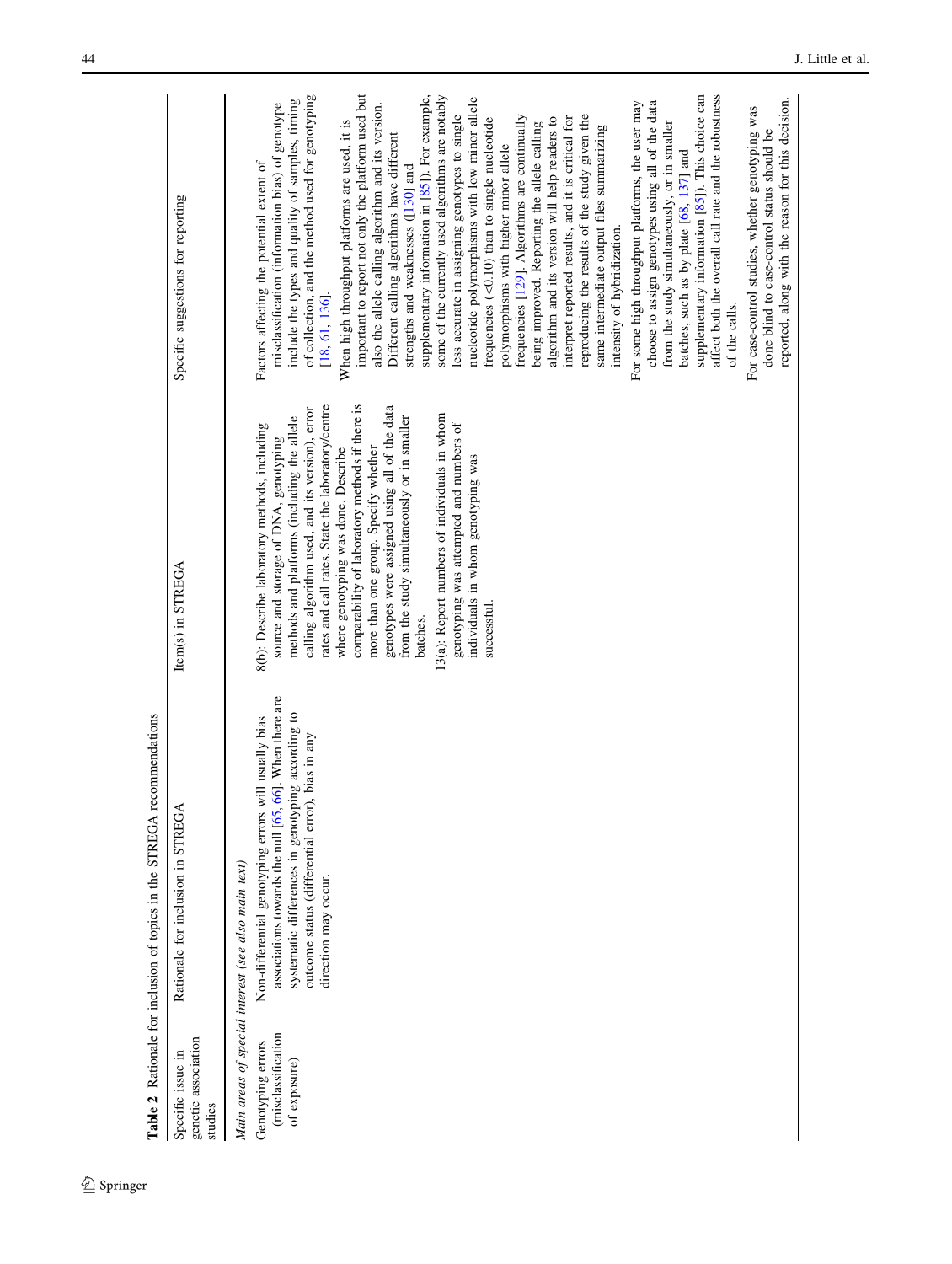| Table 2 continued                                                    |                                                                                                                                                                                                                                                                                                                                                                                    |                                                                                       |                                                                                                                                                                                                                                                                                                                                                                                                                                                                                                                                                                                                              |
|----------------------------------------------------------------------|------------------------------------------------------------------------------------------------------------------------------------------------------------------------------------------------------------------------------------------------------------------------------------------------------------------------------------------------------------------------------------|---------------------------------------------------------------------------------------|--------------------------------------------------------------------------------------------------------------------------------------------------------------------------------------------------------------------------------------------------------------------------------------------------------------------------------------------------------------------------------------------------------------------------------------------------------------------------------------------------------------------------------------------------------------------------------------------------------------|
| Specific issue in<br>association<br>genetic<br>studies               | EGA<br>Rationale for inclusion in STR                                                                                                                                                                                                                                                                                                                                              | Item(s) in STREGA                                                                     | Specific suggestions for reporting                                                                                                                                                                                                                                                                                                                                                                                                                                                                                                                                                                           |
| (confounding<br>stratification<br>by ethnic<br>Population<br>origin) | confounding will occur if these sub-<br>frequencies and disease risks, then<br>distributed across exposure groups<br>When study sub-populations differ<br>(or between cases and controls).<br>both in allele (or genotype)<br>populations are unevenly                                                                                                                             | 12(h): Describe any methods used to assess<br>or address population stratification.   | validity of genetic association studies, transparent<br>reporting of the methods used, or stating that none<br>family control designs should be provided if they<br>markers or other variables likely to be associated<br>important for allowing the empirical evidence to<br>Ethnicity information should be presented (see for<br>implications of population stratification for the<br>was used, to address this potential problem is<br>with population stratification. Details of case-<br>example Winker [138]), as should genetic<br>In view of the debate about the potential<br>are used.<br>accrue. |
|                                                                      |                                                                                                                                                                                                                                                                                                                                                                                    |                                                                                       | stratification have been proposed [84], explicit<br>As several methods of adjusting for population<br>documentation of the methods is needed.                                                                                                                                                                                                                                                                                                                                                                                                                                                                |
| haplotype<br>variation<br>Modeling                                   | because of lack of available family<br>In designs considered in this article,<br>methods for inferring haplotypes.<br>haplotypes have to be inferred<br>information. There are diverse                                                                                                                                                                                             | 12(g): Describe any methods used for<br>inferring genotypes or haplotypes.            | When discrete "windows" are used to summarize<br>Related "imputation" strategies are also in use<br>may complicate comparisons across studies, as<br>results may be sensitive to choice of windows.<br>haplotypes, variation in the definition of these<br>$[85, 91, 139]$ .                                                                                                                                                                                                                                                                                                                                 |
|                                                                      |                                                                                                                                                                                                                                                                                                                                                                                    |                                                                                       | It is important to give details on haplotype inference<br>for dealing with rare haplotypes, window size and<br>considerations for reporting include the strategy<br>construction (if used) and choice of software.<br>and, when possible, uncertainty. Additional                                                                                                                                                                                                                                                                                                                                            |
| Hardy-Weinberg<br>equilibrium<br>(HWE)                               | that 20-69% of genetic associations<br>were reported with some indication<br>equilibrium may indicate errors or<br>Empirical assessments have found<br>among some of these, there were<br>Weinberg equilibrium, and that<br>Departure from Hardy-Weinberg<br>peculiarities in the data [128].<br>about conformity with Hardy-<br>limitations or errors in its<br>assessment [128]. | equilibrium was considered and, if so,<br>12(f): State whether Hardy-Weinberg<br>how. | deviations from Hardy-Weinberg equilibrium in<br>described, as should any procedure to allow for<br>Any statistical tests or measures should be<br>evaluating genetic associations [131]                                                                                                                                                                                                                                                                                                                                                                                                                     |
|                                                                      |                                                                                                                                                                                                                                                                                                                                                                                    |                                                                                       |                                                                                                                                                                                                                                                                                                                                                                                                                                                                                                                                                                                                              |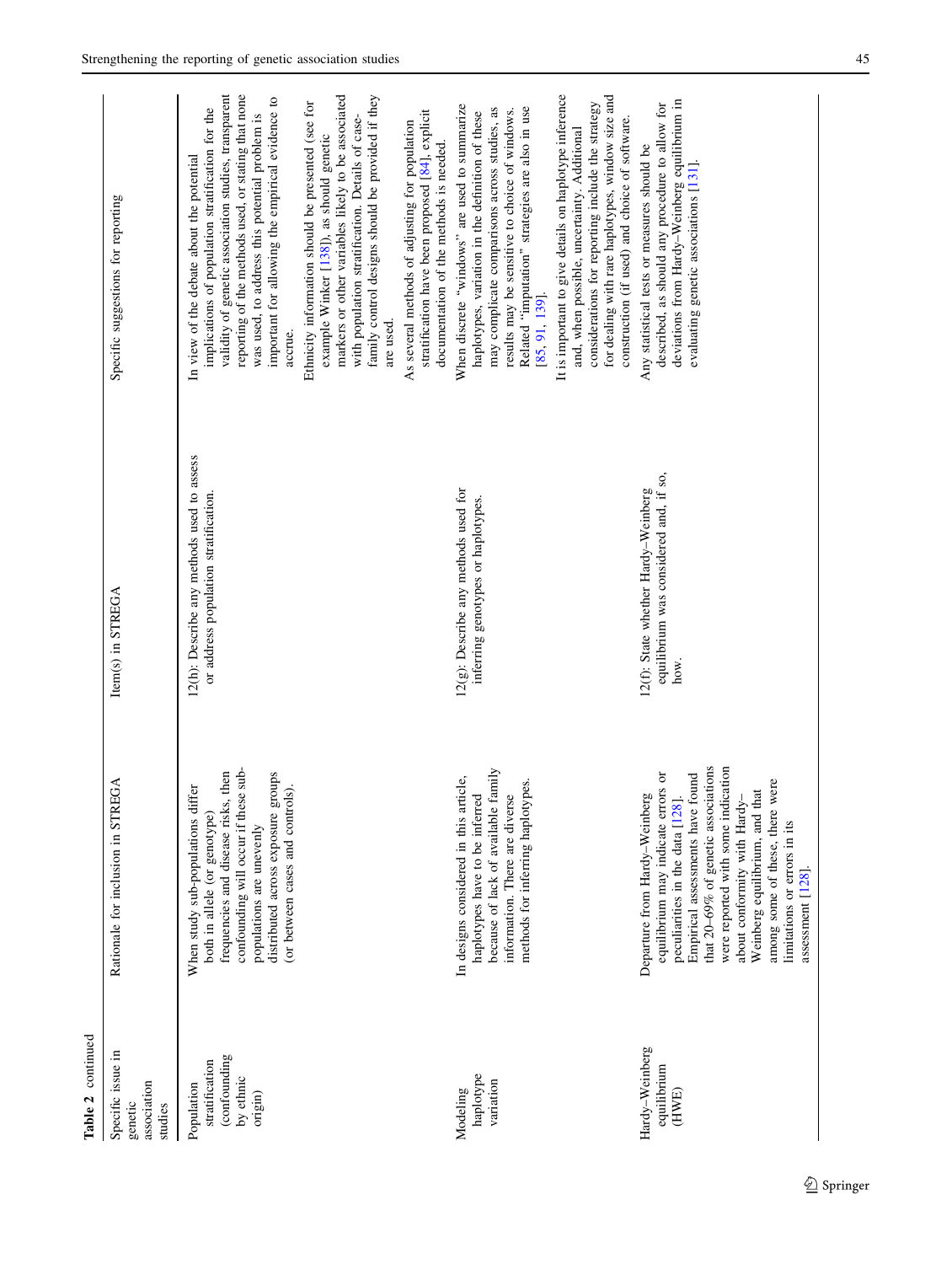| Table 2 continued                                      |                                                                                                                                                                                                                                                                                                                                                                               |                                                                                                                                                                                                                                                                                                                                    |                                                                                                                                                                                                                                                                                                                                                                                                                                                                                                                                                                                                                                                                                                                                                                                                                                                                                                          |
|--------------------------------------------------------|-------------------------------------------------------------------------------------------------------------------------------------------------------------------------------------------------------------------------------------------------------------------------------------------------------------------------------------------------------------------------------|------------------------------------------------------------------------------------------------------------------------------------------------------------------------------------------------------------------------------------------------------------------------------------------------------------------------------------|----------------------------------------------------------------------------------------------------------------------------------------------------------------------------------------------------------------------------------------------------------------------------------------------------------------------------------------------------------------------------------------------------------------------------------------------------------------------------------------------------------------------------------------------------------------------------------------------------------------------------------------------------------------------------------------------------------------------------------------------------------------------------------------------------------------------------------------------------------------------------------------------------------|
| Specific issue in<br>association<br>genetic<br>studies | REGA<br>Rationale for inclusion in ST                                                                                                                                                                                                                                                                                                                                         | Item(s) in STREGA                                                                                                                                                                                                                                                                                                                  | Specific suggestions for reporting                                                                                                                                                                                                                                                                                                                                                                                                                                                                                                                                                                                                                                                                                                                                                                                                                                                                       |
| Replication                                            | synthesize<br>data from several studies in a single<br>report are becoming more common.<br>Publications that present and                                                                                                                                                                                                                                                      | 3: State if the study is the first report of a<br>genetic association, a replication effort,<br>or both.                                                                                                                                                                                                                           | successful replication should also be<br>The selected criteria for claiming<br>explicitly documented.                                                                                                                                                                                                                                                                                                                                                                                                                                                                                                                                                                                                                                                                                                                                                                                                    |
| Additional issues                                      |                                                                                                                                                                                                                                                                                                                                                                               |                                                                                                                                                                                                                                                                                                                                    |                                                                                                                                                                                                                                                                                                                                                                                                                                                                                                                                                                                                                                                                                                                                                                                                                                                                                                          |
| participants<br>Selection of                           | (i) genetic associations are investigated in<br>it is difficult<br>(iii) there are differential genotyping call<br>(sub-samples) from a particular study;<br>(ii) there is differential non-participation<br>one or more subsets of participants<br>rates in groups being compared.<br>σr,<br>in groups being compared;<br>Selection bias may occur if<br>$\overline{\sigma}$ | 6(a): Give information on the criteria and<br>participants from a larger study, when<br>13(a): Report numbers of individuals in<br>whom genotyping was attempted and<br>7(b): Clearly define genetic exposures<br>methods for selection of subsets of<br>numbers of individuals in whom<br>genotyping was successful.<br>relevant. | whether these were based on a priori or<br>Inclusion and exclusion criteria, sources<br>samples should be specified, stating<br>and methods of selection of sub-<br>post hoc considerations.                                                                                                                                                                                                                                                                                                                                                                                                                                                                                                                                                                                                                                                                                                             |
| investigated<br>genes and<br>choice of<br>variants     | reporting of trial outcomes is frequently<br>142]. Some evidence is also available<br>statistically significant findings [140-<br>There is<br>to judge the potential for selective<br>incomplete and biased in favor of<br>randomized controlled trials that<br>from<br>strong empirical evidence 1<br>in pharmacogenetics [143].<br>reporting of study results.              | (genetic variants) using a widely used<br>population stratification (confounding<br>variables likely to be associated with<br>nomenclature system. Identify<br>by ethnic origin).                                                                                                                                                  | For genome-wide association studies, it is<br>for investigating the genes and variants<br>important to specify what initial testing<br>variants are selected for further testing<br>in subsequent stages. This may involve<br>variations not listed in dbSNP that can<br>Guidelines for human gene nomenclature<br>nucleotide sequence variations, largely<br>statistical considerations (for example,<br>Biotechnology Information's database<br>145]. Standard reference numbers for<br>considerations, fine mapping choices,<br>Gene Nomenclature Committee [144,<br>have been published by the Human<br>or other approaches that need to be<br>platforms were used and how gene<br>but not only SNPs are provided in<br>dbSNP, the National Center for<br>selection of P value threshold),<br>of genetic variation [146]. For<br>functional or other biological<br>should be reported.<br>specified. |
|                                                        |                                                                                                                                                                                                                                                                                                                                                                               |                                                                                                                                                                                                                                                                                                                                    | version, guidelines have been proposed<br>be described relative to a specified<br>$[147, 148]$ .                                                                                                                                                                                                                                                                                                                                                                                                                                                                                                                                                                                                                                                                                                                                                                                                         |

 $\underline{\textcircled{\tiny 2}}$  Springer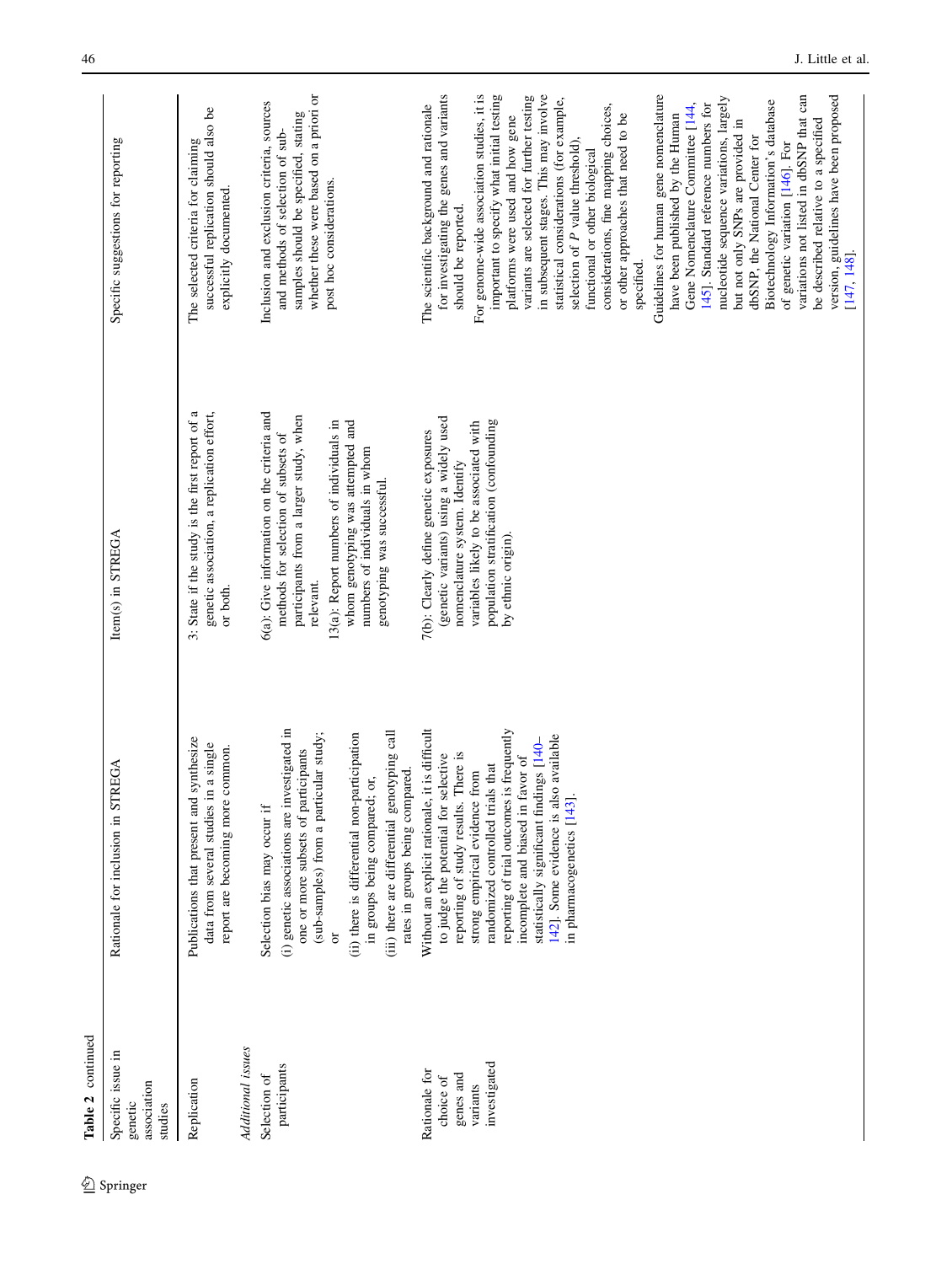| Table 2 continued                                            |                                                                                                                                                                                                                                                                                                                                                                                                                                                                                                                                                 |                                                                                                                                                                                                                                                                                                                                                                   |                                                                                                                                                                                                                                                                                                                                                                                                                                                                                                                        |
|--------------------------------------------------------------|-------------------------------------------------------------------------------------------------------------------------------------------------------------------------------------------------------------------------------------------------------------------------------------------------------------------------------------------------------------------------------------------------------------------------------------------------------------------------------------------------------------------------------------------------|-------------------------------------------------------------------------------------------------------------------------------------------------------------------------------------------------------------------------------------------------------------------------------------------------------------------------------------------------------------------|------------------------------------------------------------------------------------------------------------------------------------------------------------------------------------------------------------------------------------------------------------------------------------------------------------------------------------------------------------------------------------------------------------------------------------------------------------------------------------------------------------------------|
| Specific issue in<br>association<br>studies<br>genetic       | <b>STREGA</b><br>Rationale for inclusion in                                                                                                                                                                                                                                                                                                                                                                                                                                                                                                     | Item(s) in STREGA                                                                                                                                                                                                                                                                                                                                                 | Specific suggestions for reporting                                                                                                                                                                                                                                                                                                                                                                                                                                                                                     |
| Treatment effects<br>in studies of<br>quantitative<br>traits | A study of a quantitative variable may be<br>for example, the study of a lipid-related<br>can lead to bias in estimating the effect<br>subjected to the effects of a treatment<br>trait for which several individuals are<br>Without appropriate correction, this<br>taking lipid-lowering medication.<br>compromised when the trait is<br>and loss of power.                                                                                                                                                                                   | 11: If applicable, describe how effects of<br>specify if any investigation of potential<br>9(b): For quantitative outcome variables,<br>was undertaken. If relevant, describe<br>approach was used to deal with this.<br>bias resulting from pharmacotherapy<br>the nature and magnitude of the<br>potential bias, and explain what<br>treatment were dealt with. | important impact on both the power of<br>the study and the interpretation of the<br>results, explicit documentation of the<br>treatment effects have been proposed<br>[149]. As the approach to deal with<br>treatment effects may have an<br>Several methods of adjusting for<br>selected strategy is needed.                                                                                                                                                                                                         |
| methods<br>Statistical                                       | and replicable, and genetic association<br>Analysis methods should be transparent<br>studies are often performed using<br>specialized software.                                                                                                                                                                                                                                                                                                                                                                                                 | 12(a): State software version used and<br>options (or settings) chosen.                                                                                                                                                                                                                                                                                           |                                                                                                                                                                                                                                                                                                                                                                                                                                                                                                                        |
| Relatedness                                                  | for example, Iceland. This may need to<br>unrelated cases and controls. Moreover,<br>common in small, isolated populations,<br>some connection and may be (distant)<br>and adjusted for in the analysis of the<br>based studies are different from those<br>The methods of analysis used in family<br>even in the studies that are based on<br>controls, some individuals may have<br>be probed with appropriate methods<br>used in studies that are based on<br>relatives, and this is particularly<br>apparently unrelated cases and<br>data. | address and correct for relatedness<br>12(j) Describe any methods used to<br>among subjects.                                                                                                                                                                                                                                                                      | For the great majority of studies in which<br>populations or those with considerable<br>relatedness is taken into account. This<br>typically negligible and results would<br>state the method used [150-152] and<br>not be altered depending on whether<br>assessed for relatedness, they should<br>samples are drawn from large, non-<br>isolated populations, relatedness is<br>how the results are corrected for<br>inbreeding. If investigators have<br>may not be the case in isolated<br>identified relatedness. |
| and outcome<br>descriptive<br>Reporting of<br>data           | The synthesis of findings across studies<br>lity of<br>sufficiently detailed data.<br>depends on the availabi                                                                                                                                                                                                                                                                                                                                                                                                                                   | Cross-sectional study-Report outcomes<br>Case-control study-Report numbers in<br>14(a): Consider giving information by<br>15: Cohort study-Report outcomes<br>(phenotypes) for each genotype<br>(phenotypes) for each genotype<br>each genotype category<br>category over time<br>genotype.<br>category.                                                          |                                                                                                                                                                                                                                                                                                                                                                                                                                                                                                                        |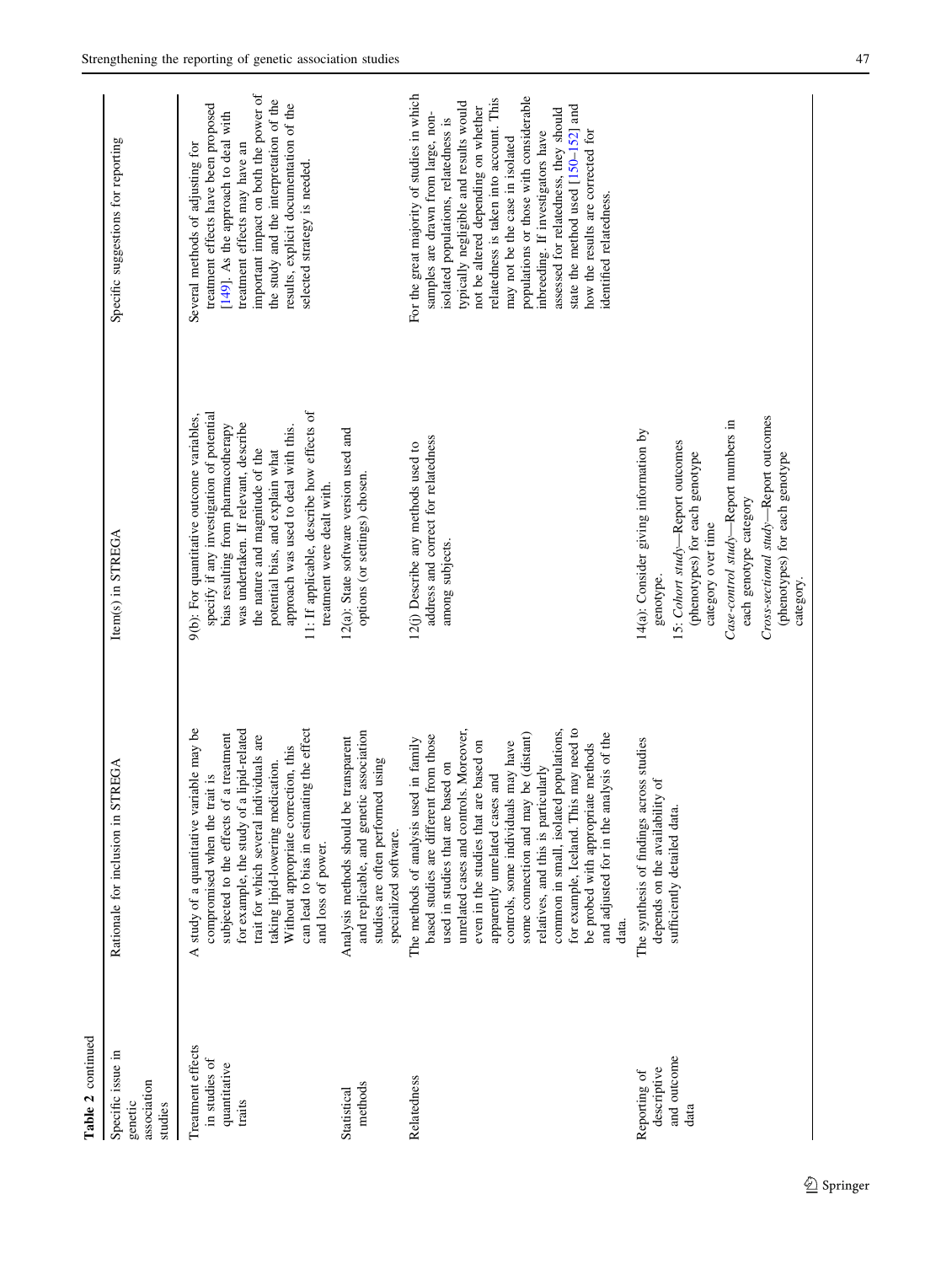| Table 2 continued                                      |                                                                                                                                                                                                                                                                                                                                                                                                           |                                                                                                                                                                                                                                                                                                                                                                                                                                |                                                                                                                                                                                                                                                                                                                                                                                                                                                                                                                                                                                                                                                                                                                                                                                                                                                                                                                                                                                                                                                                                                                                                                                                                                                                                                                                                                                                                                                                                                                                                 |
|--------------------------------------------------------|-----------------------------------------------------------------------------------------------------------------------------------------------------------------------------------------------------------------------------------------------------------------------------------------------------------------------------------------------------------------------------------------------------------|--------------------------------------------------------------------------------------------------------------------------------------------------------------------------------------------------------------------------------------------------------------------------------------------------------------------------------------------------------------------------------------------------------------------------------|-------------------------------------------------------------------------------------------------------------------------------------------------------------------------------------------------------------------------------------------------------------------------------------------------------------------------------------------------------------------------------------------------------------------------------------------------------------------------------------------------------------------------------------------------------------------------------------------------------------------------------------------------------------------------------------------------------------------------------------------------------------------------------------------------------------------------------------------------------------------------------------------------------------------------------------------------------------------------------------------------------------------------------------------------------------------------------------------------------------------------------------------------------------------------------------------------------------------------------------------------------------------------------------------------------------------------------------------------------------------------------------------------------------------------------------------------------------------------------------------------------------------------------------------------|
| Specific issue in<br>association<br>genetic<br>studies | Rationale for inclusion in STREGA                                                                                                                                                                                                                                                                                                                                                                         | Item(s) in STREGA                                                                                                                                                                                                                                                                                                                                                                                                              | Specific suggestions for reporting                                                                                                                                                                                                                                                                                                                                                                                                                                                                                                                                                                                                                                                                                                                                                                                                                                                                                                                                                                                                                                                                                                                                                                                                                                                                                                                                                                                                                                                                                                              |
| Volume of data                                         | chance alone to find thousands of false<br>relevant to the conduct of genome-wide<br>positive results and selective reporting<br>of these. Type I errors are particularly<br>genetic variants can be expected by<br>The key problem is of possible false-<br>association studies. A large search<br>among hundreds of thousands of<br>significantly different from 1.0).<br>positive results (odds ratios | 16(d): Report results of any adjustments<br>control risk of false positive findings.<br>summarize results from all analyses<br>address multiple comparisons or to<br>17(c): If detailed results are available<br>17(b): If numerous genetic exposures<br>12(i): Describe any methods used to<br>(genetic variants) were examined,<br>elsewhere, state how they can be<br>for multiple comparisons.<br>undertaken.<br>accessed. | investigators were also involved and if<br>originally encountered, unless these are<br>The volume of data analyzed should also<br>information on a very large number of<br>limitations or other problems that were<br>but also briefly mention the procedure.<br>results include giving distribution of P<br>drawback of public data availability is<br>Genome-wide association studies collect<br>Initiatives to make the entire database<br>regard, collaboration of the data users<br>with the original investigators may be<br>what data can be accessed and where,<br>interested investigators reproduce the<br>be considered in the interpretation of<br>published reports to specify not only<br>transparent and available online may<br>complicate what data can be shared,<br>available data, it would be useful to<br>Examples of methods of summarizing<br>For articles that have used publicly<br>confidentiality [153, 154] may also<br>published analyses and also pursue<br>also transparently reported. In this<br>second-hand may not be aware of<br>problem of selective reporting [7].<br>supply a definitive solution to the<br>beneficial. Issues of consent and<br>and how. It would be useful for<br>that investigators using the data<br>specifying false discovery rates.<br>Availability of raw data may help<br>additional analyses. A potential<br>genetic variants concomitantly.<br>distribution of effect sizes and<br>values (frequentist statistics),<br>clarify whether the original<br>so, how.<br>findings. |

 $\underline{\textcircled{\tiny 2}}$  Springer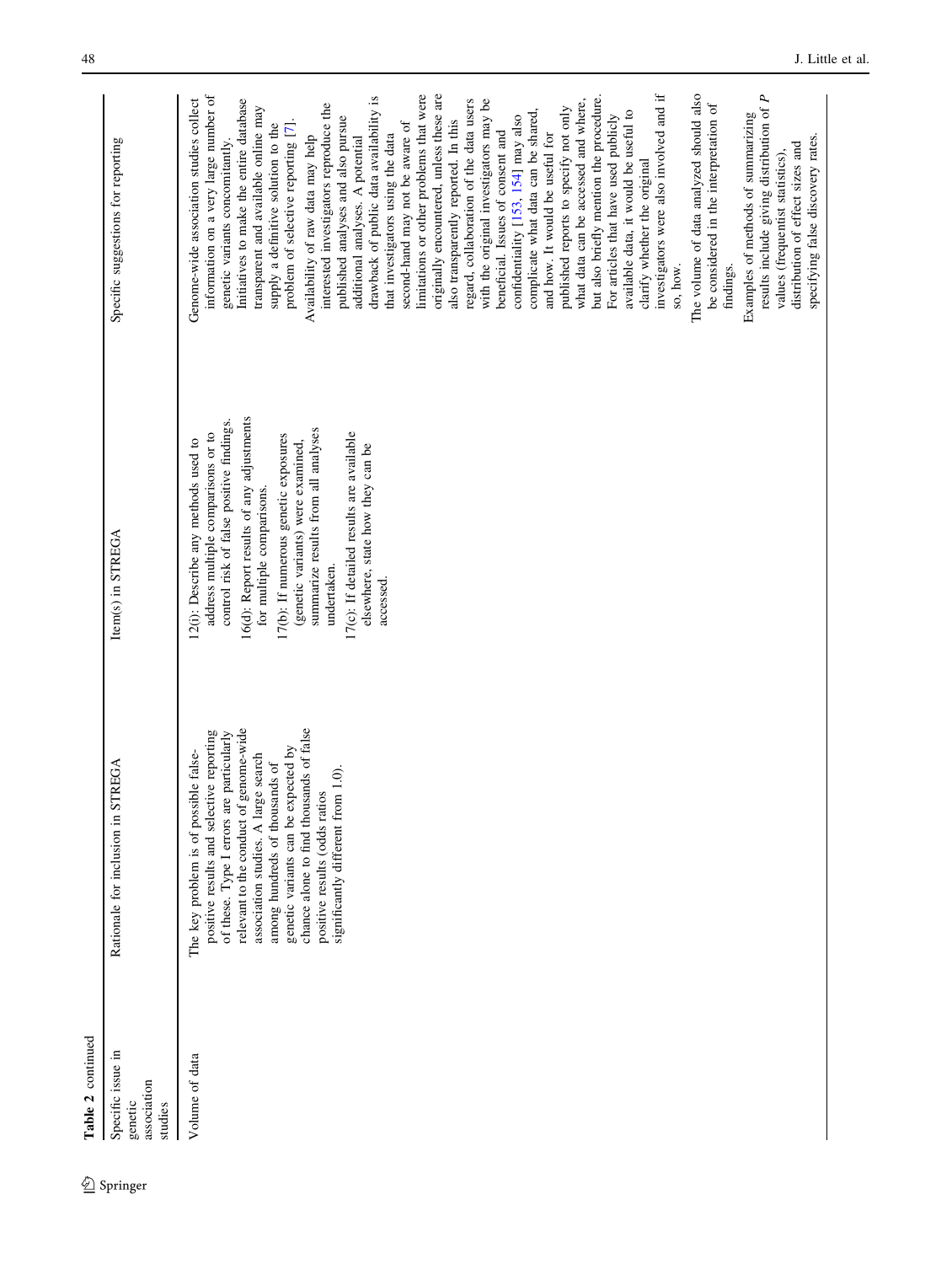potential implications of population stratification for the validity of genetic association studies have been debated [\[69–83](#page-16-0)]. Modeling the possible effect of population stratification (when no effort has been made to address it) suggests that the effect is likely to be small in most situations [\[75](#page-16-0), [76](#page-16-0), [78–80](#page-16-0)]. Meta-analyses of 43 gene–disease associations comprising 697 individual studies showed consistent associations across groups of different ethnic origin [[80\]](#page-16-0), and thus provide evidence against a large effect of population stratification, hidden or otherwise. However, as studies of association and interaction typically address moderate or small effects and hence require large sample sizes, a small bias arising from population stratification may be important [[81\]](#page-16-0). Study design (case-family control studies) and statistical methods [[84\]](#page-16-0) have been proposed to address population stratification, but so far few studies have used these suggestions [[49\]](#page-15-0). Most of the early genome-wide association studies used family based designs or such methods as genomic control and principal components analysis [[85,](#page-16-0) [86\]](#page-16-0) to control for stratification. These approaches are particularly appropriate for addressing bias when the identified genetic effects are very small (odds ratio  $\langle 1.20 \rangle$ , as has been the situation in many recent genome-wide association studies [\[85](#page-16-0), [87](#page-16-0)[–105](#page-17-0)]. In view of the debate about the potential implications of population stratification for the validity of genetic association studies, we recommend transparent reporting of the methods used, or stating that none was used, to address this potential problem. This reporting will enable empirical evidence to accrue about the effects of population stratification and methods to address it.

# Modeling haplotype variation

Recommendation for reporting of methods (Table [1](#page-4-0), item 12(g): Describe any methods used for inferring genotypes or haplotypes.

A haplotype is a combination of specific alleles at neighboring genes that tends to be inherited together. There has been considerable interest in modeling haplotype variation within candidate genes. Typically, the number of haplotypes observed within a gene is much smaller than the theoretical number of all possible haplotypes [[106,](#page-17-0) [107](#page-17-0)]. Motivation for utilizing haplotypes comes, in large part, from the fact that multiple SNPs may ''tag'' an untyped variant more effectively than a single typed variant. The subset of SNPs used in such an approach is called ''haplotype tagging'' SNPs. Implicitly, an aim of haplotype tagging is to reduce the number of SNPs that have to be genotyped, while maintaining statistical power to detect an association with the phenotype. Maps of human genetic variation are becoming more complete, and large scale genotypic analysis is becoming increasingly feasible. In consequence, it is possible that modeling haplotype variation will become more focussed on rare causal variants, because these may not be included in the genotyping platforms.

In most current large-scale genetic association studies, data are collected as unphased multilocus genotypes (that is, which alleles are aligned together on particular segments of chromosome is unknown). It is common in such studies to use statistical methods to estimate haplotypes [\[108–111](#page-17-0)], and their accuracy and efficiency have been discussed [\[112–116](#page-17-0)]. Some methods attempt to make use of a concept called haplotype ''blocks'' [[117,](#page-17-0) [118](#page-17-0)], but the results of these methods are sensitive to the specific definitions of the ''blocks'' [[119,](#page-17-0) [120\]](#page-17-0). Reporting of the methods used to infer individual haplotypes and population haplotype frequencies, along with their associated uncertainties should enhance our understanding of the possible effects of different methods of modeling haplotype variation on study results as well as enabling comparison and syntheses of results from different studies.

Information on common patterns of genetic variation revealed by the International Haplotype Map (HapMap) Project [\[107](#page-17-0)] can be applied in the analysis of genomewide association studies to infer genotypic variation at markers not typed directly in these studies [[121,](#page-17-0) [122](#page-17-0)]. Essentially, these methods perform haplotype-based tests but make use of information on variation in a set of reference samples (for example, HapMap) to guide the specific tests of association, collapsing a potentially large number of haplotypes into two classes (the allelic variation) at each marker. It is expected that these techniques will increase power in individual studies, and will aid in combining data across studies, and even across differing genotyping platforms. If imputation procedures have been used, it is useful to know the method, accuracy thresholds for acceptable imputation, how imputed genotypes were handled or weighted in the analysis, and whether any associations based on imputed genotypes were also verified on the basis of direct genotyping at a subsequent stage.

# Hardy–Weinberg equilibrium

Recommendation for reporting of methods (Table [1](#page-4-0), item 12(f): State whether Hardy–Weinberg equilibrium was considered and, if so, how.

Hardy–Weinberg equilibrium has become widely accepted as an underlying model in population genetics after Hardy [[123\]](#page-17-0) and Weinberg [\[124](#page-17-0)] proposed the concept that genotype frequencies at a genetic locus are stable within one generation of random mating; the assumption of HWE is equivalent to the independence of two alleles at a locus. Views differ on whether testing for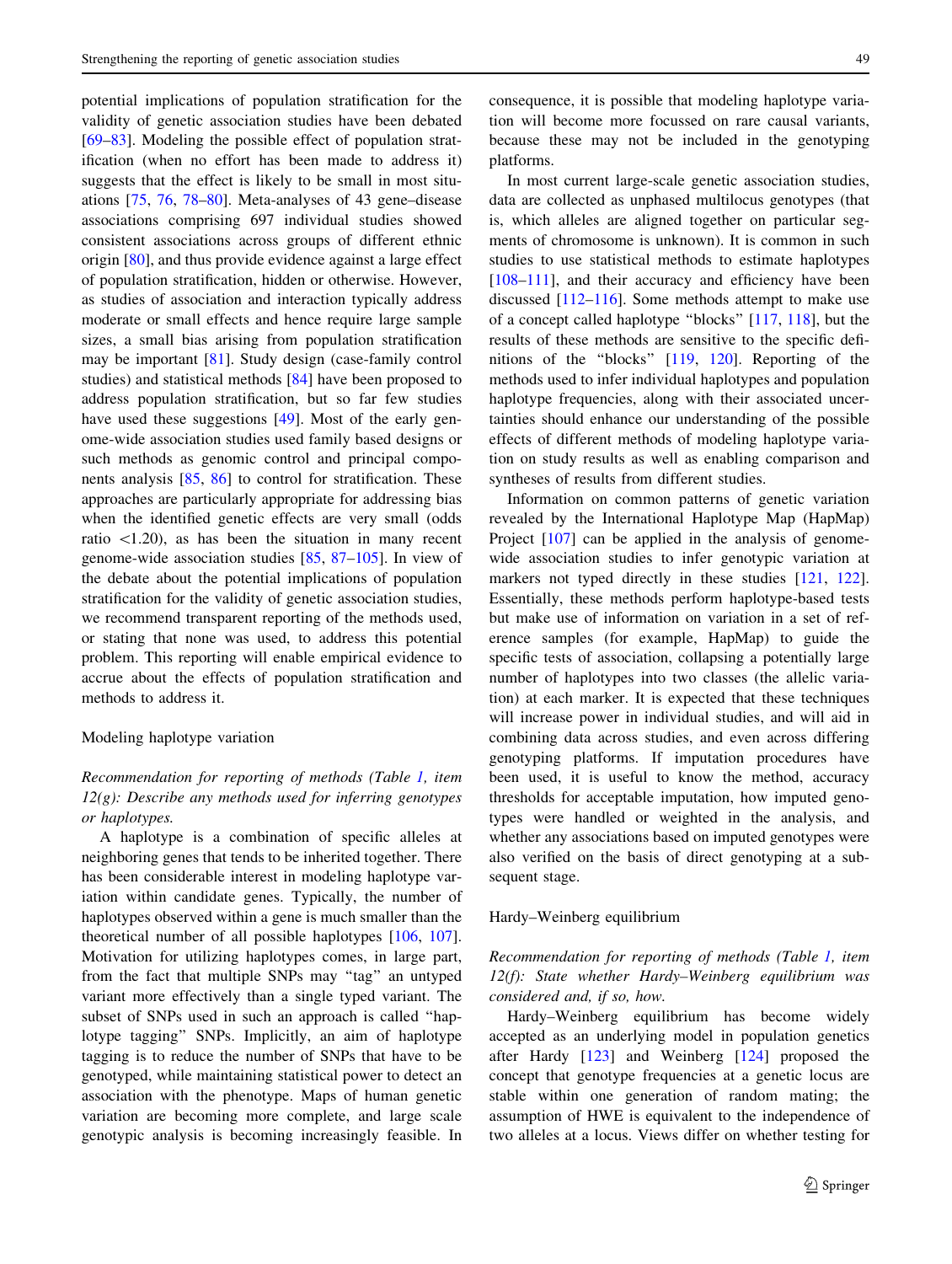departure from HWE is a useful method to detect errors or peculiarities in the data set, and also the method of testing [[125\]](#page-17-0). In particular, it has been suggested that deviation from HWE may be a sign of genotyping errors [\[126–128](#page-17-0)]. Testing for departure from HWE has a role in detecting gross errors of genotyping in large-scale genotyping projects such as identifying SNPs for which the clustering algorithms used to call genotypes have broken down [[85,](#page-16-0) [129](#page-17-0)]. However, the statistical power to detect less important errors of genotyping by testing for departure from HWE is low [[130\]](#page-17-0) and, in hypothetical data, the presence of HWE was generally not altered by the introduction of genotyping errors [[131\]](#page-17-0). Furthermore, the assumptions underlying HWE, including random mating, lack of selection according to genotype, and absence of mutation or gene flow, are rarely met in human populations [\[132](#page-17-0), [133](#page-17-0)]. In five of 42 gene-disease associations assessed in meta-analyses of almost 600 studies, the results of studies that violated HWE significantly differed from results of studies that conformed to the model [\[134](#page-17-0)]. Moreover, the study suggested that exclusion of HWEviolating studies may result in loss of the statistical significance of some postulated gene-disease associations and that adjustment for the magnitude of deviation from the model may also have the same consequence for some other gene-disease associations. Given the differing views about the value of testing for departure from HWE and about the test methods, transparent reporting of whether such testing was done and, if so, the method used, is important for allowing the empirical evidence to accrue.

For massive-testing platforms, such as genome-wide association studies, it might be expected that many falsepositive violations of HWE would occur if a lenient P value threshold were set. There is no consensus on the appropriate  $P$  value threshold for HWE-related quality control in this setting. So, we recommend that investigators state which threshold they have used, if any, to exclude specific polymorphisms from further consideration. For SNPs with low minor allele frequencies, substantially more significant results than expected by chance have been observed, and the distribution of alleles at these loci has often been found to show departure from HWE.

For genome-wide association studies, another approach that has been used to detect errors or peculiarities in the data set (due to population stratification, genotyping error, HWE deviations or other reasons) has been to construct quantile-quantile (Q/Q) plots whereby observed association statistics or calculated P values for each SNP are ranked in order from smallest to largest and plotted against the expected null distribution [[129,](#page-17-0) [130](#page-17-0)]. The shape of the curve can lend insight into whether or not systematic biases are present.

#### Replication

Recommendation: State if the study is the first report of a genetic association, a replication effort, or both. (Table [1,](#page-4-0) item 3).

Articles that present and synthesize data from several studies in a single report are becoming more common. In particular, many genome-wide association analyses describe several different study populations, sometimes with different study designs and genotyping platforms, and in various stages of discovery and replication [\[129](#page-17-0), [130](#page-17-0)]. When data from several studies are presented in a single original report, each of the constituent studies and the composite results should be fully described. For example, a discussion of sample size and the reason for arriving at that size would include clear differentiation between the initial group (those that were typed with the full set of SNPs) and those that were included in the replication phase only (typed with a reduced set of SNPs) [[129,](#page-17-0) [130](#page-17-0)]. Describing the methods and results in sufficient detail would require substantial space in print, but options for publishing additional information on the study online make this possible.

# Discussion

The choices made for study design, conduct and data analysis potentially influence the magnitude and direction of results of genetic association studies. However, the empirical evidence on these effects is insufficient. Transparency of reporting is thus essential for developing a better evidence base (Table [2\)](#page-7-0). Transparent reporting helps address gaps in empirical evidence [\[45](#page-15-0)], such as the effects of incomplete participation and genotyping errors. It will also help assess the impact of currently controversial issues such as population stratification, methods of inferring haplotypes, departure from HWE and multiple testing on effect estimates under different study conditions.

The STREGA Statement proposes a minimum checklist of items for reporting genetic association studies. The statement has several strengths. First, it is based on existing guidance on reporting observational studies (STROBE). Second, it was developed from discussions of an interdisciplinary group that included epidemiologists, geneticists, statisticians, journal editors, and graduate students, thus reflecting a broad collaborative approach in terminology accessible to scientists from diverse disciplines. Finally, it explicitly describes the rationale for the decisions (Table [2\)](#page-7-0) and has a clear plan for dissemination and evaluation.

The STREGA recommendations are available at [www.strega-statement.org.](http://www.strega-statement.org) We welcome comments, which will be used to refine future versions of the recommendations. We note that little is known about the most effective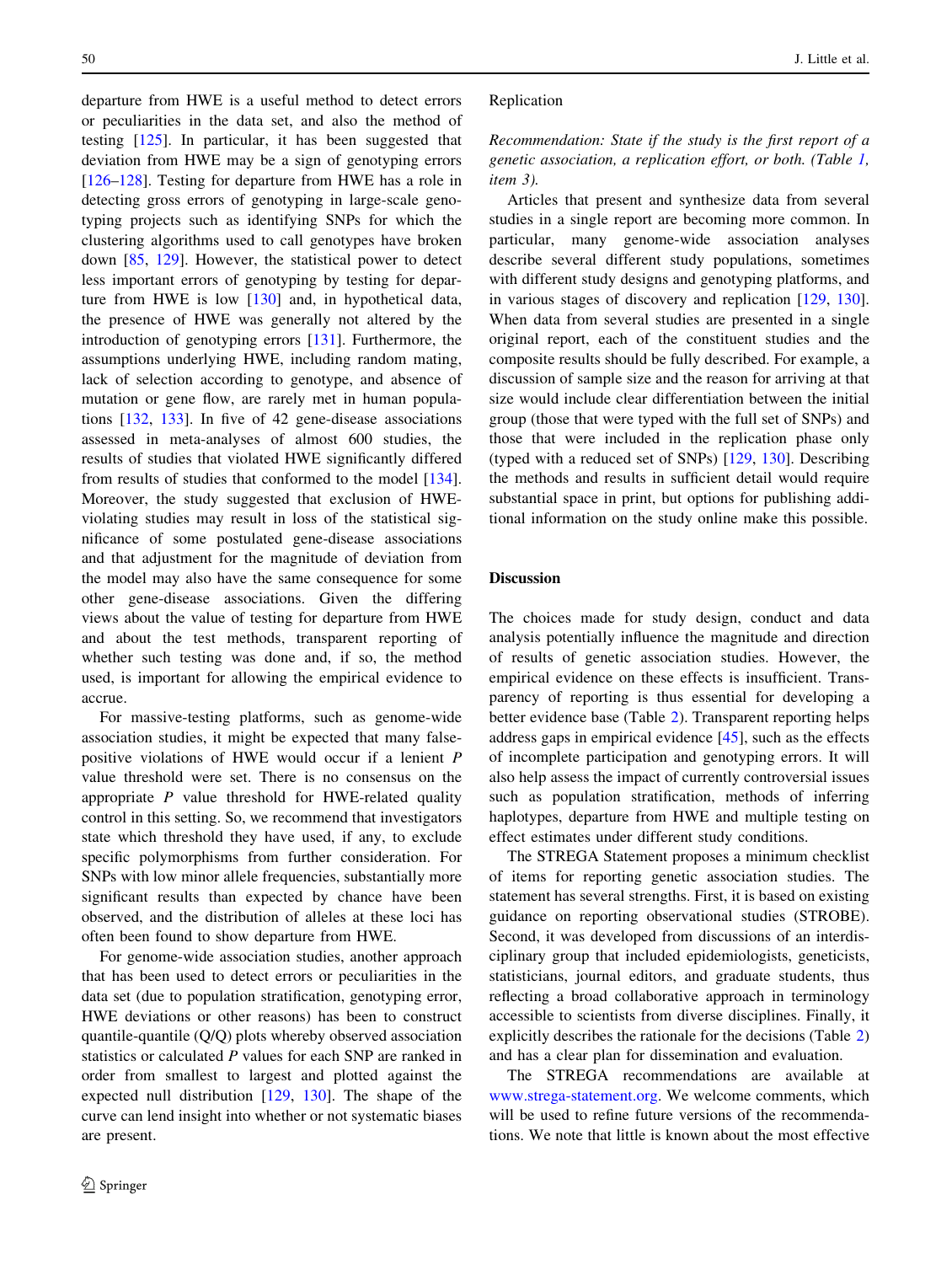<span id="page-14-0"></span>ways to apply reporting guidelines in practice, and that therefore it has been suggested that editors and authors collect, analyze, and report their experiences in using such guidelines [[135\]](#page-17-0). We consider that the STREGA recommendations can be used by authors, peer reviewers and editors to improve the reporting of genetic association studies. We invite journals to endorse STREGA, for example by including STREGA and its Web address in their Instructions for Authors and by advising authors and peer reviewers to use the checklist as a guide. It has been suggested that reporting guidelines are most helpful if authors keep the general content of the guideline items in mind as they write their initial drafts, then refer to the details of individual items as they critically appraise what they have written during the revision process [[135\]](#page-17-0). We emphasize that the STREGA reporting guidelines should not be used for screening submitted manuscripts to determine the quality or validity of the study being reported. Adherence to the recommendations may make some manuscripts longer, and this may be seen as a drawback in an era of limited space in a print journal. However, the ability to post information on the Web should alleviate this concern. The place in which supplementary information is presented can be decided by authors and editors of the individual journal.

We hope that the recommendations stimulate transparent and improved reporting of genetic association studies. In turn, better reporting of original studies would facilitate the synthesis of available research results and the further development of study methods in genetic epidemiology with the ultimate goal of improving the understanding of the role of genetic factors in the cause of diseases.

Acknowledgments The authors thank Kyle Vogan and Allen Wilcox for their participation in the workshop and for their comments; Michele Cargill (Affymetrix Inc) and Aaron del Duca (DNA Genotek) for their participation in the worshop as observers: and the Public Population Project in Genomics  $(P^3G)$ , hosted by the University of Montreal and supported by Genome Canada and Genome Quebec. This article was made possible thanks to input and discussion by the P<sup>3</sup>G International Working Group on Epidemiology and Biostatistics, discussion held in Montreal, May 2007. The authors also thank the reviewers for their very thoughtful feedback, and Silvia Visentin, Rob Moriarity, Morgan Macneill and Valery L'Heureux for administrative support. We were unable to contact Barbara Cohen to confirm her involvement in the latest version of this article.

Open Access This article is distributed under the terms of the Creative Commons Attribution Noncommercial License which permits any noncommercial use, distribution, and reproduction in any medium, provided the original author(s) and source are credited.

#### References

1. Khoury MJ, Little J, Burke W. Human genome epidemiology: scope and strategies. In: Khoury MJ, Little J, Burke W, editors. Human genome epidemiology. New York: Oxford University Press; 2004. p. 3–16.

- 2. Genomics Health and Society Working Group. Genomics, health and society. Emerging issues for public policy. Ottawa: Government of Canada Policy Research Initiative; 2004.
- 3. Lin BK, Clyne M, Walsh M, Gomez O, Yu W, Gwinn M, et al. Tracking the epidemiology of human genes in the literature: the HuGE published literature database. Am J Epidemiol. 2006; 164:1–4.
- 4. Yu Y, Yesupriya A, Clyne M, Wulf A, Gwinn M, Khoury MJ. HuGE Literature Finder. HuGE Navigator. 2008; Available at: [http://www.hugenavigator.net/HuGENavigator/searchSummary.](http://www.hugenavigator.net/HuGENavigator/searchSummary.do?firstQuery=Gene-disease+association&publitSearchType=now&whichContinue=firststart&check=n&dbType=publit&Mysubmit=go) do?firstQuery=Gene-disease*?*[association&publitSearchType=](http://www.hugenavigator.net/HuGENavigator/searchSummary.do?firstQuery=Gene-disease+association&publitSearchType=now&whichContinue=firststart&check=n&dbType=publit&Mysubmit=go) [now&whichContinue=firststart&check=n&dbType=publit&](http://www.hugenavigator.net/HuGENavigator/searchSummary.do?firstQuery=Gene-disease+association&publitSearchType=now&whichContinue=firststart&check=n&dbType=publit&Mysubmit=go) [Mysubmit=go](http://www.hugenavigator.net/HuGENavigator/searchSummary.do?firstQuery=Gene-disease+association&publitSearchType=now&whichContinue=firststart&check=n&dbType=publit&Mysubmit=go). Accessed December/15, 2008.
- 5. Lawrence RW, Evans DM, Cardon LR. Prospects and pitfalls in whole genome association studies. Philos Trans R Soc Lond B Biol Sci. 2005;360:1589–95.
- 6. Thomas DC. Are we ready for genome-wide association studies? Cancer Epidemiol Biomarkers Prev. 2006;15:595–8.
- 7. Khoury MJ, Little J, Gwinn M, Ioannidis JP. On the synthesis and interpretation of consistent but weak gene-disease associations in the era of genome-wide association studies. Int J Epidemiol. 2007;36:439–45.
- 8. Little J, Khoury MJ, Bradley L, Clyne M, Gwinn M, Lin B, et al. The human genome project is complete. How do we develop a handle for the pump? Am J Epidemiol. 2003;157:667-73.
- 9. Ioannidis JP, Bernstein J, Boffetta P, Danesh J, Dolan S, Hartge P, et al. A network of investigator networks in human genome epidemiology. Am J Epidemiol. 2005;162:302–4.
- 10. Ioannidis JP, Gwinn M, Little J, Higgins JP, Bernstein JL, Boffetta P, et al. A road map for efficient and reliable human genome epidemiology. Nat Genet. 2006;38:3–5.
- 11. von Elm E, Egger M. The scandal of poor epidemiological research. BMJ. 2004;329:868–9.
- 12. Nature Genetics. Freely associating (editorial). Nat Genet 1999;22:1–2.
- 13. Cardon L, Bell J. Association study designs for complex diseases. Nat Rev Genet. 2001;2:91–9.
- 14. Weiss S. Association studies in asthma genetics. Am J Respir Crit Care Med. 2001;164:2014–5.
- 15. Weiss ST, Silverman EK, Palmer LJ. Case-control association studies in pharmacogenetics. Pharmacogenomic J. 2001;1:157–8.
- 16. Cooper DN, Nussbaum RL, Krawczak M. Proposed guidelines for papers describing DNA polymorphism–disease associations. Hum Genet. 2002;110:208.
- 17. Hegele R. SNP judgements and freedom of association. Arterioscler Thromb Vasc Biol. 2002;22:1058–61.
- 18. Little J, Bradley L, Bray MS, Clyne M, Dorman J, Ellsworth DL, et al. Reporting, appraising, and integrating data on genotype prevalence and gene-disease associations. Am J Epidemiol. 2002;156:300–10.
- 19. Romero R, Kuivaniemi H, Tromp G, Olson JM. The design, execution, and interpretation of genetic association studies to decipher complex diseases. Am J Obstet Gynecol. 2002;187: 1299–312.
- 20. Colhoun HM, McKeigue PM, Davey Smith G. Problems of reporting genetic associations with complex outcomes. Lancet. 2003;361:865–72.
- 21. van Duijn CM, Porta M. Good prospects for genetic and molecular epidemiologic studies in the European journal of epidemiology. Eur J Epidemiol. 2003;18:285–6.
- 22. Crossman D, Watkins H. Jesting Pilate, genetic case-control association studies, and heart. Heart. 2004;90:831–2.
- 23. Huizinga TW, Pisetsky DS, Kimberly RP. Associations, populations, and the truth: recommendations for genetic association studies in arthritis & rheumatism. Arthritis Rheum. 2004;50: 2066–71.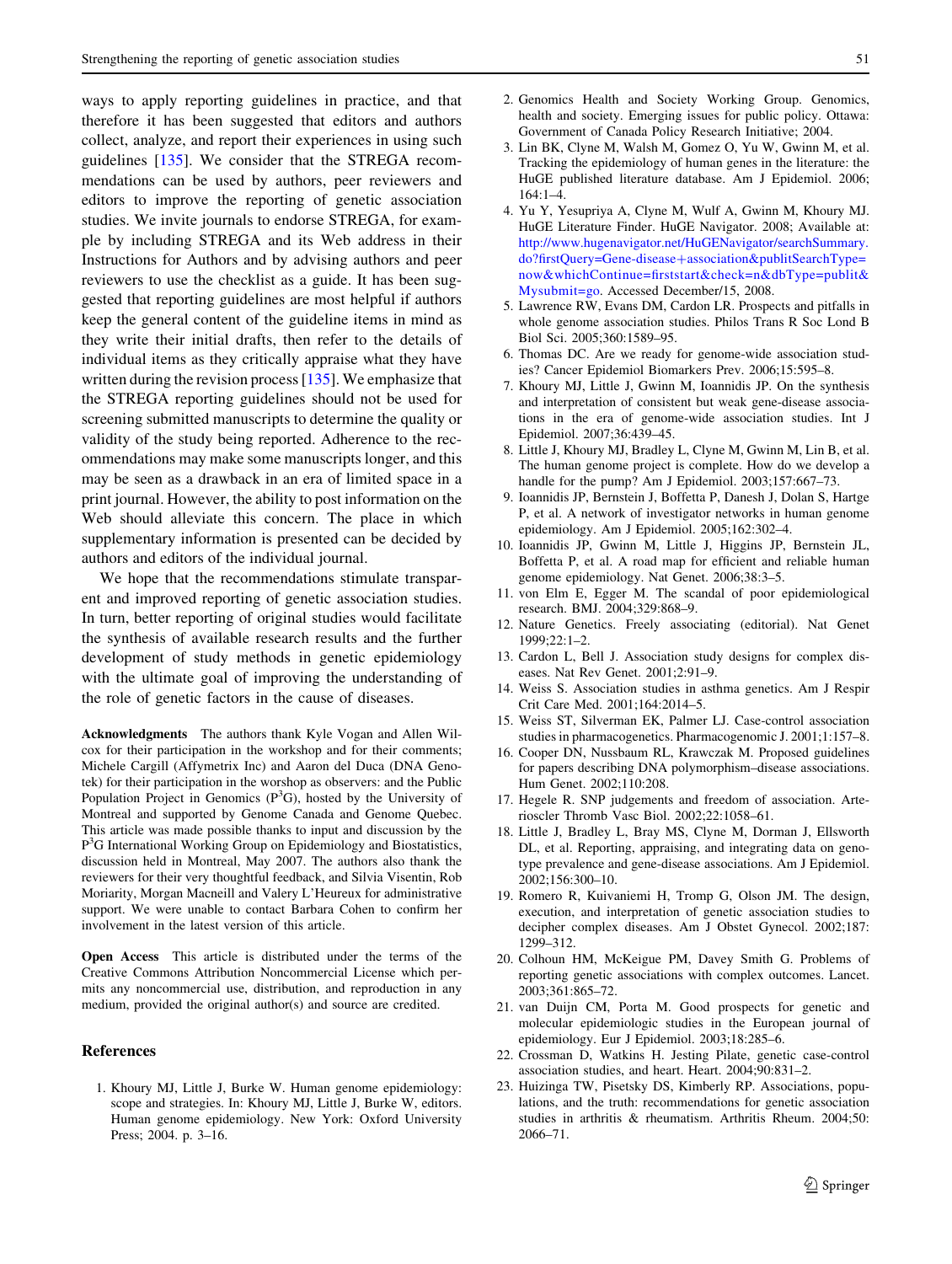- <span id="page-15-0"></span>24. Little J. Reporting and review of human genome epidemiology studies. In: Khoury MJ, Little J, Burke W, editors. Human genome epidemiology: a scientific foundation for using genetic information to improve health and prevent disease. New York: Oxford University Press; 2004. p. 168–92.
- 25. Rebbeck TR, Martinez ME, Sellers TA, Shields PG, Wild CP, Potter JD. Genetic variation and cancer: improving the environment for publication of association studies. Cancer Epidemiol Biomarkers Prev. 2004;13:1985–6.
- 26. Tan N, Mulley J, Berkovic S. Association studies in epilepsy: "the truth is out there". Epilepsia. 2004;45:1429-42.
- 27. Anonymous. Framework for a fully powered risk engine. Nat Genet 2005;37:1153.
- 28. Ehm MG, Nelson MR, Spurr NK. Guidelines for conducting and reporting whole genome/large-scale association studies. Hum Mol Genet. 2005;14:2485–8.
- 29. Freimer NB, Sabatti C. Guidelines for association studies in human molecular genetics. Hum Mol Genet. 2005;14:2481-3.
- 30. Hattersley AT, McCarthy MI. What makes a good genetic association study? Lancet. 2005;366:1315–23.
- 31. Manly K. Reliability of statistical associations between genes and disease. Immunogenetics. 2005;57:549–58.
- 32. Shen H, Liu Y, Liu P, Recker R, Deng H. Nonreplication in genetic studies of complex diseases—lessons learned from studies of osteoporosis and tentative remedies. J Bone Miner Res. 2005;20:365–76.
- 33. Vitali S, Randolph A. Assessing the quality of case-control association studies on the genetic basis of sepsis. Pediatr Crit Care Med. 2005;6:S74–7.
- 34. Wedzicha JA, Hall IP. Publising genetic association studies in Thorax. Thorax. 2005;60:357.
- 35. Hall IP, Blakey JD. Genetic association studies in Thorax. Thorax. 2005;60:357–9.
- 36. DeLisi LE, Faraone SV. When is a ''positive'' association truly a "positive" in psychiatric genetics? A commentary based on issues debated at the World Congress of Psychiatric Genetics, Boston, October 12–18, 2005. Am J Med Genet B Neuropsychiatr Genet. 2006;141:319–22.
- 37. Saito YA, Talley NJ, de Andrade M, Petersen GM. Case-control genetic association studies in gastrointestinal disease: review and recommendations. Am J Gastroenterol. 2006;101:1379–89.
- 38. Uhlig K, Menon V, Schmid CH. Recommendations for reporting of clinical research studies. Am J Kidney Dis. 2007;49:3–7.
- 39. NCI-NHGRI Working Group on Replication in Association Studies, Chanock SJ, Manolio T, Boehnke M, Boerwinkle E, Hunter DJ, et al. Replicating genotype–phenotype associations. Nature. 2007;447:655–60.
- 40. Begg CB. Reflections on publication criteria for genetic association studies. Cancer Epidemiol Biomarkers Prev. 2005;14: 1364–5.
- 41. Byrnes G, Gurrin L, Dowty J, Hopper JL. Publication policy or publication bias? Cancer Epidemiol Biomarkers Prev. 2005;14:1363.
- 42. Pharoah PD, Dunning AM, Ponder BA, Easton DF. The reliable identification of disease–gene associations. Cancer Epidemiol Biomarkers Prev. 2005;14:1362.
- 43. Wacholder S. Publication environment and broad investigation of the genome. Cancer Epidemiol Biomarkers Prev. 2005; 14:1361.
- 44. Whittemore AS. Genetic association studies: time for a new paradigm? Cancer Epidemiol Biomarkers Prev. 2005;14:1359–60.
- 45. Bogardus ST Jr, Concato J, Feinstein AR. Clinical epidemiological quality in molecular genetic research. The need for methodological standards. JAMA. 1999;281:1919–26.
- 46. Peters DL, Barber RC, Flood EM, Garner HR, O'Keefe GE. Methodologic quality and genotyping reproducibility in studies

 $\textcircled{2}$  Springer

of tumor necrosis factor  $-308$  G $\rightarrow$  A. A single nucleotide polymorphism and bacterial sepsis: implications for studies of complex traits. Crit Care Med. 2003;31:1691–6.

- 47. Clark MF, Baudouin SV. A systematic review of the quality of genetic association studies in human sepsis. Intensive Care Med. 2006;32:1706–12.
- 48. Lee W, Bindman J, Ford T, Glozier N, Moran P, Stewart R, et al. Bias in psychiatric case-control studies: literature survey. Br J Psychiatry. 2007;190:204–9.
- 49. Yesupriya A, Evangelou E, Kavvoura FK, Patsopoulos NA, Clyne M, Walsh M, et al. Reporting of human genome epidemiology (HuGE) association studies: an empirical assessment. BMC Med Res Methodol. 2008;8:31.
- 50. Reid MC, Lachs MS, Feinstein AR. Use of methodological standards in diagnostic test research. Getting better but still not good. JAMA. 1995;274:645–51.
- 51. Brazma A, Hingamp P, Quackenbush J, Sherlock G, Spellman P, Stoeckert C, et al. Minimum information about a microarray experiment (MIAME)—toward standards for microarray data. Nat Genet. 2001;29:356–71.
- 52. Pocock SJ, Collier TJ, Dandreo KJ, de Stavola BL, Goldman MB, Kalish LA, et al. Issues in the reporting of epidemiological studies: a survey of recent practice. BMJ. 2004;329:883.
- 53. Altman D, Moher D. Developing guidelines for reporting healthcare research: scientific rationale and procedures. Med Clin (Barc). 2005;125:8–13.
- 54. Gluud LL. Bias in clinical intervention research. Am J Epidemiol. 2006;163:493–501.
- 55. von Elm E, Altman DG, Egger M, Pocock SJ, Gotzsche PC, Vandenbroucke JP, et al. The strengthening the reporting of observational studies in epidemiology (STROBE) statement: guidelines for reporting observational studies. PLoS Med. 2007;4:e296.
- 56. Vandenbroucke JP, von Elm E, Altman DG, Gotzsche PC, Mulrow CD, Pocock SJ, et al. Strengthening the reporting of observational studies in epidemiology (STROBE): explanation and elaboration. Ann Intern Med. 2007;147:W163–94.
- 57. Little J, Higgins JPT (editors). The HuGENet<sup>TM</sup> HuGE Review Handbook, version 1.0. 2006; Available at: <http://www.hugenet.ca>. Accessed February/28, 2006.
- 58. Higgins JP, Little J, Ioannidis JP, Bray MS, Manolio TA, Smeeth L, et al. Turning the pump handle: evolving methods for integrating the evidence on gene–disease association. Am J Epidemiol. 2007;166:863–6.
- 59. Altman DG, Schulz KF, Moher D, Egger M, Davidoff F, Elbourne D, et al. The revised CONSORT statement for reporting randomized trials: explanation and elaboration. Ann Intern Med. 2001;134:663–94.
- 60. Moher D, Schultz KF, Altman D. The CONSORT statement: revised recommendations for improving the quality of reports of parallel-group randomized trials. JAMA. 2001;285:1987–91.
- 61. Pompanon F, Bonin A, Bellemain E, Taberlet P. Genotyping errors: causes, consequences and solutions. Nat Rev Genet. 2005;6:847–59.
- 62. Akey JM, Zhang K, Xiong M, Doris P, Jin L. The effect that genotyping errors have on the robustness of common linkagedisequilibrium measures. Am J Hum Genet. 2001;68:1447–56.
- 63. Dequeker E, Ramsden S, Grody WW, Stenzel TT, Barton DE. Quality control in molecular genetic testing. Nat Rev Genet. 2001;2:717–23.
- 64. Mitchell AA, Cutler DJ, Chakravarti A. Undetected genotyping errors cause apparent overtransmission of common alleles in the transmission/disequilibrium test. Am J Hum Genet. 2003;72: 598–610.
- 65. Rothman N, Stewart WF, Caporaso NE, Hayes RB. Misclassification of genetic susceptibility biomarkers: implications for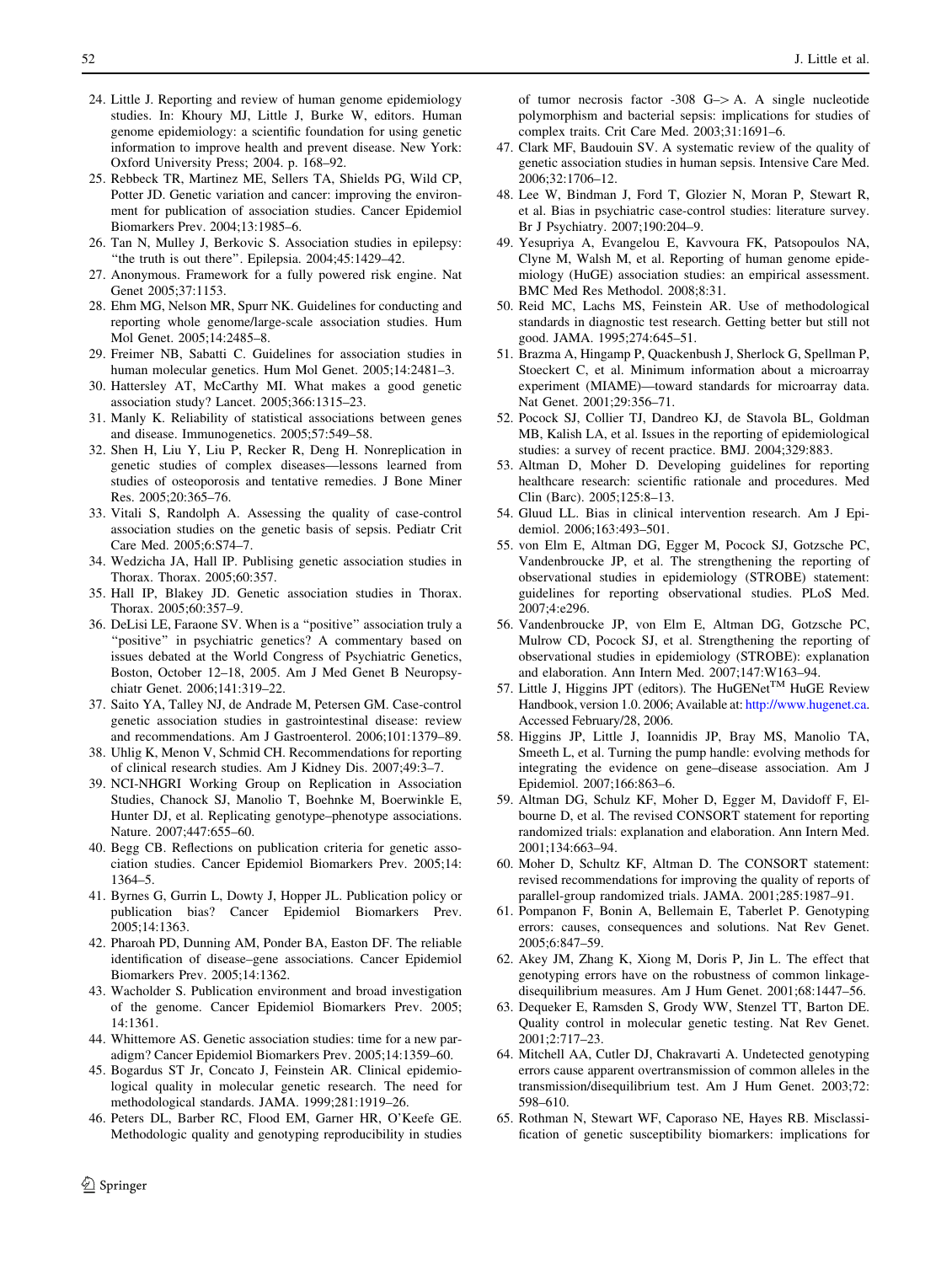<span id="page-16-0"></span>case-control studies and cross-population comparisons. Cancer Epidemiol Biomarkers Prev. 1993;2:299–303.

- 66. Garcia-Closas M, Wacholder S, Caporaso N, Rothman N. Inference issues in cohort and case-control studies of genetic effects and gene-environment interactions. In: Khoury MJ, Little J, Burke W, editors. Human genome epidemiology: a scientific foundation for using genetic information to improve health and prevent disease. New York: Oxford University Press; 2004. p. 127–44.
- 67. Wong MY, Day NE, Luan JA, Wareham NJ. Estimation of magnitude in gene–environment interactions in the presence of measurement error. Stat Med. 2004;23:987–98.
- 68. Clayton DG, Walker NM, Smyth DJ, Pask R, Cooper JD, Maier LM, et al. Population structure, differential bias and genomic control in a large-scale, case-control association study. Nat Genet. 2005;37:1243–6.
- 69. Knowler WC, Williams RC, Pettitt DJ, Steinberg AG. Gm3;5, 13, 14 and type 2 diabetes mellitus: an association in American Indians with genetic admixture. Am J Human Genet. 1988;43:520–6.
- 70. Gelernter J, Goldman D, Risch N. The A1 allele at the D2 dopamine receptor gene and alcoholism: a reappraisal. JAMA. 1993;269:1673–7.
- 71. Kittles RA, Chen W, Panguluri RK, Ahaghotu C, Jackson A, Adebamowo CA, et al. CYP3A4-V and prostate cancer in African Americans: causal or confounding association because of population stratification? Hum Genet. 2002;110:553–60.
- 72. Thomas DC, Witte JS. Point: population stratification: a problem for case control studies of candidate-gene associations? Cancer Epidemiol Biomarkers Prev. 2002;11:505–12.
- 73. Wacholder S, Chatterjee N, Hartge P. Joint effects of genes and environment distorted by selection biases: implications for hospital-based case-control studies. Cancer Epidemiol Biomarkers Prev. 2002;11:885–9.
- 74. Cardon LR, Palmer LJ. Population stratification and spurious allelic association. Lancet. 2003;361:598–604.
- 75. Wacholder S, Rothman N, Caporaso N. Population stratification in epidemiologic studies of common genetic variants and cancer: quantification of bias. J Natl Cancer Inst. 2000;92:1151–8.
- 76. Ardlie KG, Lunetta KL, Seielstad M. Testing for population subdivision and association in four case-control studies. Am J Human Genet. 2002;71:304–11.
- 77. Edland SD, Slager S, Farrer M. Genetic association studies in Alzheimer's disease research: challenges and opportunities. Stat Med. 2004;23:169–78.
- 78. Millikan RC. Re: population stratification in epidemiologic studies of common genetic variants and cancer: quantification of bias. J Natl Cancer Inst. 2001;93:156–7.
- 79. Wang Y, Localio R, Rebbeck TR. Evaluating bias due to population stratification in case-control association studies of admixed populations. Genet Epidemiol. 2004;27:14–20.
- 80. Ioannidis JP, Ntzani EE, Trikalinos TA. 'Racial' differences in genetic effects for complex diseases. Nat Genet. 2004;36:1312–8.
- 81. Marchini J, Cardon LR, Phillips MS, Donnelly P. The effects of human population structure on large genetic association studies. Nat Genet. 2004;36:512–7.
- 82. Freedman ML, Reich D, Penney KL, McDonald GJ, Mignault AA, Patterson N, et al. Assessing the impact of population stratification on genetic association studies. Nat Genet. 2004;36:388–93.
- 83. Khlat M, Cazes MH, Genin E, Guiguet M. Robustness of casecontrol studies of genetic factors to population stratification: magnitude of bias and type I error. Cancer Epidemiol Biomarkers Prev. 2004;13:1660–4.
- 84. Balding DJ. A tutorial on statistical methods for population association studies. Nat Rev Genet. 2006;7:781–91.
- 85. Wellcome Trust Case Control Consortium. Genome-wide association study of 14,000 cases of seven common diseases and 3, 000 shared controls. Nature. 2007;447:661–78.
- 86. Ioannidis JP. Non-replication and inconsistency in the genomewide association setting. Hum Hered. 2007;64:203–13.
- 87. Parkes M, Barrett JC, Prescott NJ, Tremelling M, Anderson CA, Fisher SA, et al. Sequence variants in the autophagy gene IRGM and multiple other replicating loci contribute to Crohn's disease susceptibility. Nat Genet. 2007;39:830–2.
- 88. Todd JA, Walker NM, Cooper JD, Smyth DJ, Downes K, Plagnol V, et al. Robust associations of four new chromosome regions from genome-wide analyses of type 1 diabetes. Nat Genet. 2007;39:857–64.
- 89. Zeggini E, Weedon MN, Lindgren CM, Frayling TM, Elliott KS, Lango H, et al. Replication of genome-wide association signals in UK samples reveals risk loci for type 2 diabetes. Science. 2007;316:1336–41.
- 90. Diabetes Genetics Initiative of Broad Institute of Harvard and MIT, Lund University, and Novartis Institutes of BioMedical Research, Saxena R, Voight BF, Lyssenko V, Burtt NP, de Bakker PI, et al. Genome-wide association analysis identifies loci for type 2 diabetes and triglyceride levels. Science. 2007;316:1331–6.
- 91. Scott LJ, Mohlke KL, Bonnycastle LL, Willer CJ, Li Y, Duren WL, et al. A genome-wide association study of type 2 diabetes in Finns detects multiple susceptibility variants. Science. 2007;316:1341–5.
- 92. Helgadottir A, Thorleifsson G, Manolescu A, Gretarsdottir S, Blondal T, Jonasdottir A, et al. A common variant on chromosome 9p21 affects the risk of myocardial infarction. Science. 2007;316:1491–3.
- 93. McPherson R, Pertsemlidis A, Kavaslar N, Stewart A, Roberts R, Cox DR, et al. A common allele on chromosome 9 associated with coronary heart disease. Science. 2007;316:1488–91.
- 94. Easton DF, Pooley KA, Dunning AM, Pharoah PD, Thompson D, Ballinger DG, et al. Genome-wide association study identifies novel breast cancer susceptibility loci. Nature. 2007;447:1087–93.
- 95. Hunter DJ, Kraft P, Jacobs KB, Cox DG, Yeager M, Hankinson SE, et al. A genome-wide association study identifies alleles in FGFR2 associated with risk of sporadic postmenopausal breast cancer. Nat Genet. 2007;39:870–4.
- 96. Stacey SN, Manolescu A, Sulem P, Rafnar T, Gudmundsson J, Gudjonsson SA, et al. Common variants on chromosomes 2q35 and 16q12 confer susceptibility to estrogen receptor-positive breast cancer. Nat Genet. 2007;39:865–9.
- 97. Gudmundsson J, Sulem P, Steinthorsdottir V, Bergthorsson JT, Thorleifsson G, Manolescu A, et al. Two variants on chromosome 17 confer prostate cancer risk, and the one in TCF2 protects against type 2 diabetes. Nat Genet. 2007;39:977–83.
- 98. Haiman CA, Patterson N, Freedman ML, Myers SR, Pike MC, Waliszewska A, et al. Multiple regions within 8q24 independently affect risk for prostate cancer. Nat Genet. 2007;39:638–44.
- 99. Yeager M, Orr N, Hayes RB, Jacobs KB, Kraft P, Wacholder S, et al. Genome-wide association study of prostate cancer identifies a second risk locus at 8q24. Nat Genet. 2007;39:645–9.
- 100. Zanke BW, Greenwood CM, Rangrej J, Kustra R, Tenesa A, Farrington SM, et al. Genome-wide association scan identifies a colorectal cancer susceptibility locus on chromosome 8q24. Nat Genet. 2007;39:989–94.
- 101. Tomlinson I, Webb E, Carvajal-Carmona L, Broderick P, Kemp Z, Spain S, et al. A genome-wide association scan of tag SNPs identifies a susceptibility variant for colorectal cancer at 8q24.21. Nat Genet. 2007;39:984–8.
- 102. Haiman CA, Le Marchand L, Yamamoto J, Stram DO, Sheng X, Kolonel LN, et al. A common genetic risk factor for colorectal and prostate cancer. Nat Genet. 2007;39:954–6.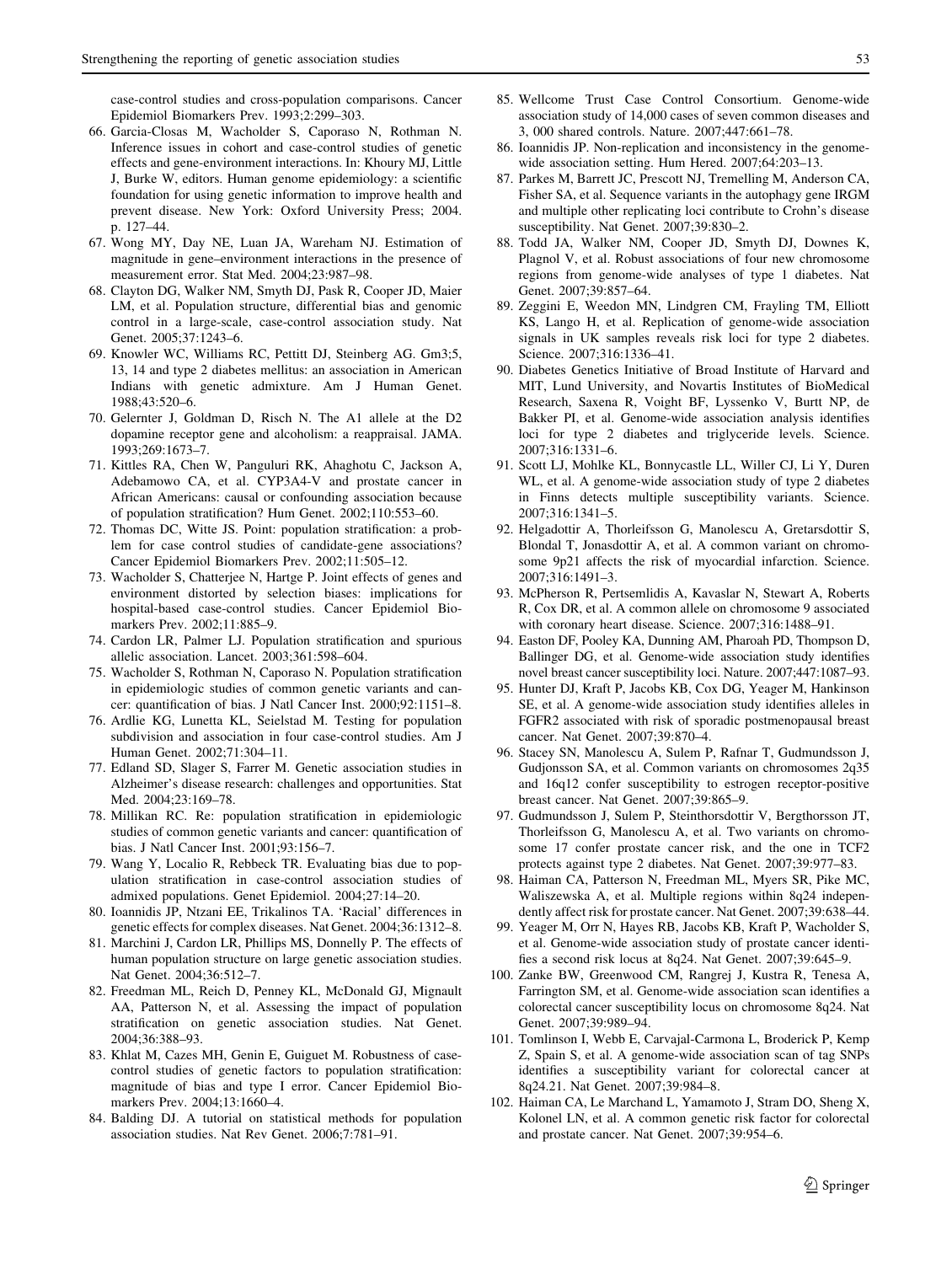- <span id="page-17-0"></span>103. Rioux JD, Xavier RJ, Taylor KD, Silverberg MS, Goyette P, Huett A, et al. Genome-wide association study identifies new susceptibility loci for Crohn disease and implicates autophagy in disease pathogenesis. Nat Genet. 2007;39:596–604.
- 104. Libioulle C, Louis E, Hansoul S, Sandor C, Farnir F, Franchimont D, et al. Novel Crohn disease locus identified by genomewide association maps to a gene desert on 5p13.1 and modulates expression of PTGER4. PLoS Genet. 2007;3:e58.
- 105. Duerr RH, Taylor KD, Brant SR, Rioux JD, Silverberg MS, Daly MJ, et al. A genome-wide association study identifies IL23R as an inflammatory bowel disease gene. Science. 2006;314:1461–3.
- 106. Zhao LP, Li SS, Khalid N. A method for the assessment of disease associations with single-nucleotide polymorphism haplotypes and environmental variables in case-control studies. Am J Hum Genet. 2003;72:1231–50.
- 107. International HapMap Consortium, Frazer KA, Ballinger DG, Cox DR, Hinds DA, Stuve LL, et al. A second generation human haplotype map of over 3.1 million SNPs. Nature. 2007;449:851–61.
- 108. Stephens M, Smith NJ, Donnelly P. A new statistical method for haplotype reconstruction from population data. Am J Hum Genet. 2001;68:978–89.
- 109. Qin ZS, Niu T, Liu JS. Partition-ligation-expectation-maximization algorithm for haplotype inference with single-nucleotide polymorphisms. Am J Hum Genet. 2002;71:1242–7.
- 110. Scheet P, Stephens M. A fast and flexible statistical model for large-scale population genotype data: applications to inferring missing genotypes and haplotypic phase. Am J Hum Genet. 2006;78:629–44.
- 111. Browning SR. Missing data imputation and haplotype phase inference for genome-wide association studies. Hum Genet. 2008;124:439–50.
- 112. Huang Q, Fu YX, Boerwinkle E. Comparison of strategies for selecting single nucleotide polymorphisms for case/control association studies. Hum Genet. 2003;113:253–7.
- 113. Kamatani N, Sekine A, Kitamoto T, Iida A, Saito S, Kogame A, et al. Large-scale single-nucleotide polymorphism (SNP) and haplotype analyses, using dense SNP maps, of 199 drug-related genes in 752 subjects: the analysis of the association between uncommon SNPs within haplotype blocks and the haplotypes constructed with haplotype-tagging SNPs. Am J Hum Genet. 2004;75:190–203.
- 114. Zhang W, Collins A, Morton NE. Does haplotype diversity predict power for association mapping of disease susceptibility? Hum Genet. 2004;115:157–64.
- 115. Carlson CS, Eberle MA, Rieder MJ, Yi Q, Kruglyak L, Nickerson DA. Selecting a maximally informative set of singlenucleotide polymorphisms for association analysis using linkage disequilibrium. Am J Hum Genet. 2004;74:106–20.
- 116. a Vlieg A, Sandkuijl LA, Rosendaal FR, Bertina RM, Vos HL. Candidate gene approach in association studies: would the factor V Leiden mutation have been found by this approach? Eur J Hum Genet. 2004;12:478–82.
- 117. Greenspan G, Geiger D. Model-based inference of haplotype block variation. J Comput Biol. 2004;11:493–504.
- 118. Kimmel G, Shamir R. GERBIL: genotype resolution and block identification using likelihood. ProcNatl Acad Sci USA. 2005;102:158–62.
- 119. Cardon LR, Abecasis GR. Using haplotype blocks to map human complex triat loci. Trends Genet. 2003;19:135–40.
- 120. Ke X, Hunt S, Tapper W, Lawrence R, Stavrides G, Ghori J, et al. The impact of SNP density on fine-scale patterns of linkage disequilibrium. Hum Mol Genet. 2004;13:577–88.
- 121. Servin B, Stephens M. Imputation-based analysis of association studies: candidate regions and quantitative traits. PLoS Genet. 2007;3:e114.
- 122. Marchini J, Howie B, Myers S, McVean G, Donnelly P. A new multipoint method for genome-wide association studies by imputation of genotypes. Nat Genet. 2007;39:906–13.
- 123. Hardy GH. Mendelian proportions in a mixed population. Science. 1908;28:49–50.
- 124. Weinberg W. Über den Nachweis der Vererbung beim Menschen. Jahrhefte des Vereines für Vaterländische Naturkunde in Württemberg. 1908;64:368-82.
- 125. Minelli C, Thompson JR, Abrams KR, Thakkinstian A, Attia J. How should we use information about HWE in the meta-analyses of genetic association studies? Int J Epidemiol. 2008;37:136–46.
- 126. Xu J, Turner A, Little J, Bleecker ER, Meyers DA. Positive results in association studies are associated with departure from Hardy–Weinberg equilibrium: hint for genotyping error? Hum Genet. 2002;111:573–4.
- 127. Hosking L, Lumsden S, Lewis K, Yeo A, McCarthy L, Bansal A, et al. Detection of genotyping errors by Hardy–Weinberg equilibrium testing. Eur J Hum Genet. 2004;12:395–9.
- 128. Salanti G, Amountza G, Ntzani EE, Ioannidis JP. Hardy– Weinberg equilibrium in genetic association studies: an empirical evaluation of reporting, deviations, and power. Eur J Hum Genet. 2005;13:840–8.
- 129. Pearson TA, Manolio TA. How to interpret a genome-wide association study. JAMA. 2008;299:1335–44.
- 130. McCarthy MI, Abecasis GR, Cardon LR, Goldstein DB, Little J, Ioannidis JP, et al. Genome-wide association studies for complex traits: consensus, uncertainty and challenges. Nat Rev Genet. 2008;9:356–69.
- 131. Zou GY, Donner A. The merits of testing Hardy–Weinberg equilibrium in the analysis of unmatched case-control data: a cautionary note. Ann Hum Genet. 2006;70:923–33.
- 132. Shoemaker J, Painter I, Weir BS. A Bayesian characterization of Hardy–Weinberg disequilibrium. Genetics. 1998;149:2079–88.
- 133. Ayres KL, Balding DJ. Measuring departures from Hardy– Weinberg: a Markov chain Monte Carlo method for estimating the inbreeding coefficient. Heredity. 1998;80(Pt 6):769–77.
- 134. Trikalinos TA, Salanti G, Khoury MJ, Ioannidis JP. Impact of violations and deviations in Hardy–Weinberg equilibrium on postulated gene-disease associations. Am J Epidemiol. 2006; 163:300–9.
- 135. Davidoff F, Batalden P, Stevens D, Ogrinc G, Mooney S. SQUIRE Development Group. Publication guidelines for improvement studies in health care: evolution of the SQUIRE project. Ann Intern Med. 2008;149:670–6.
- 136. Steinberg K, Gallagher M. Assessing genotypes in human genome epidemiology studies. In: Khoury MJ, Little J, Burke W, editors. Human genome epidemiology: a scientific foundation for using genetic information to improve health and prevent disease. New York: Oxford University Press; 2004. p. 79–91.
- 137. Plagnol V, Cooper JD, Todd JA, Clayton DG. A method to address differential bias in genotyping in large-scale association studies. PLoS Genet. 2007;3:e74.
- 138. Winker MA. Race and ethnicity in medical research: requirements meet reality. J Law Med Ethics. 2006;34:520,5,480.
- 139. Scuteri A, Sanna S, Chen WM, Uda M, Albai G, Strait J, et al. Genome-wide association scan shows genetic variants in the FTO gene are associated with obesity-related traits. PLoS Genet. 2007;3:e115.
- 140. Chan AW, Hrobjartsson A, Haahr MT, Gotzsche PC, Altman DG. Empirical evidence for selective reporting of outcomes in randomized trials: comparison of protocols to published articles. JAMA. 2004;291:2457–65.
- 141. Chan AW, Krleza-Jeric K, Schmid I, Altman DG. Outcome reporting bias in randomized trials funded by the Canadian Institutes of Health Research. CMAJ. 2004;171:735–40.